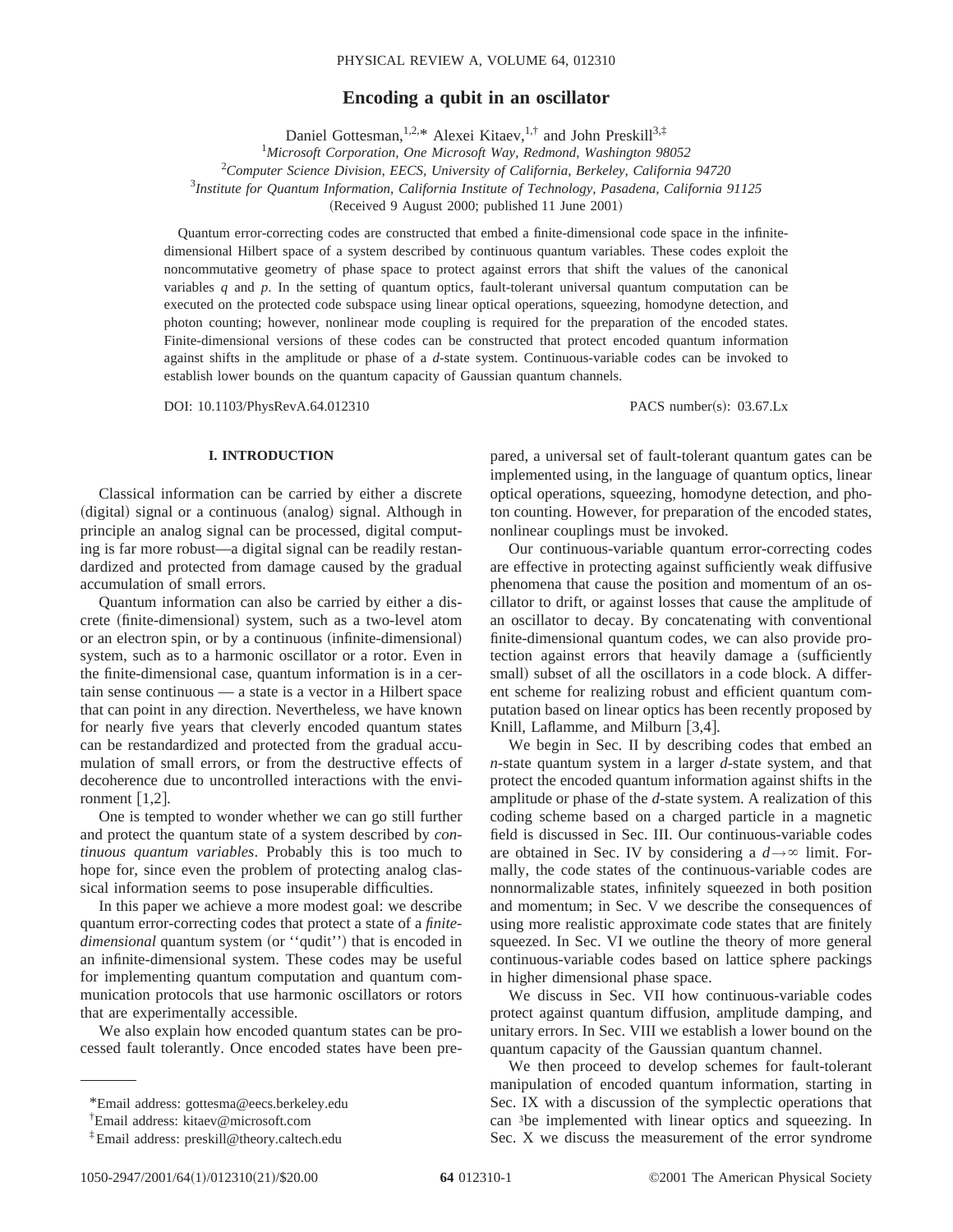and error recovery, which can be achieved with symplectic operations and homodyne detection. Completion of the faulttolerant universal gate set by means of photon counting is described in Sec. XI, and the preparation of encoded states is explained in Sec. XII. Finally, Sec. XIII contains some further remarks about the physical realization of our coding schemes, and Sec. XIV contains concluding comments.

## **II. SHIFT-RESISTANT QUANTUM CODES**

An unusual feature of our codes is that they are designed to protect against a different type of error than has been considered in previous discussions of quantum coding. This distinction is more easily explained if we first consider not the case of a continuous quantum variable, but instead the (also interesting) case of a "qudit," a  $d$ -dimensional quantum system. Quantum codes can be constructed that encode *k* protected qudits in a block of *N* qudits, so that the encoded qudits can be perfectly recovered if up to *t* qudits are damaged, irrespective of the nature of the damage  $[5-8]$ . Error recovery will be effective if errors that act on many qudits at once are rare. More precisely, a general error superoperator acting on *N* qudits can be expanded in terms of a basis of operators, each of definite "weight" (the number of qudits on which the operator acts nontrivially). Encoded information is well protected if the error superoperator has nearly all its support on operators of weight *t* or less.

But consider instead a different situation, in which the amplitude for an error to occur on each qudit is not small, but the errors are of a restricted type. The possible errors acting on a single qudit can be expanded in terms of a unitary operator basis with  $d^2$  elements, the "Pauli operators:"

$$
X^a Z^b, \quad a, b = 0, 1, 2, \dots, d - 1. \tag{1}
$$

Here *X* and *Z* are generalizations of the Pauli matrices  $\sigma_r$  and  $\sigma_z$ , which act in a particular basis  $\{|j\rangle, j=0,1,2,\ldots, d-1\}$ according to

$$
X:|j\rangle \rightarrow |j+1 \pmod{d},
$$
  

$$
Z:|j\rangle \rightarrow \omega^j|j\rangle, \qquad (2)
$$

where  $\omega = \exp(2\pi i/d)$ . Note that it follows that

$$
ZX = \omega XZ. \tag{3}
$$

For *N* qudits, there is a unitary operator basis with  $d^{2N}$  elements consisting of all tensor products of single-qudit Pauli operators.

We will now imagine that errors with  $|a|, |b|$  small compared to *d* are common, but errors with large |a| and |b| are rare. This type of error model could be expected to apply in the case of a continuous quantum variable, which is formally the  $d \rightarrow \infty$  limit of a qudit. For example, decoherence causes the position *q* and momentum *p* of a particle to diffuse with some nonzero diffusion constant. In any finite time interval *q* and *p* will drift by some amount that may be small, but is certainly not zero. How can we protect encoded quantum information under these conditions?

Fortunately, the general "stabilizer" framework  $[9,10]$ for constructing quantum codes can be adapted to this setting. In this framework, one divides the elements of a unitary operator basis into two disjoint and exhaustive classes: the set  $\mathcal E$  of "likely errors" that we want to protect against, and the rest; the ''unlikely errors.'' A code subspace is constructed as the simultaneous eigenspace of a set of commuting ''stabilizer generators,'' that generate an Abelian group, the ''code stabilizer.'' The code can reverse errors in the set E if, for each pair of errors  $E_a$  and  $E_b$ , either  $E_a^{\dagger}E_b$  lies in the stabilizer group, or  $E_a^{\dagger}E_b$  fails to commute with some element of the stabilizer. (In the latter case, the two errors alter the eigenvalues of the generators in distinguishable ways; in the former case they do not, but we can successfully recover from an error of type *a* by applying either  $E_a^{\dagger}$  or  $E_b^{\dagger}$ .) In typical discussions of quantum coding,  $\mathcal E$  is assumed to be the set of all tensor products of Pauli operators with weight up to  $t$  (those that act trivially on all but at most  $t$  qudits). But the same principles can be invoked to design codes that protect against errors in a set  $\mathcal E$  with other properties.

Quantum codes for continuous variables have been described previously by Braunstein [11] and by Lloyd and Slotine  $[12]$ . For example, one code they constructed can be regarded as the continuous limit of a qudit code of the type originally introduced by Shor in the binary  $(d=2)$  case, an  $\lceil N=9, k=1, 2t+1=3 \rceil$  code that protects a single qudit encoded in a block of 9 from arbitrary damage inflicted on any one of the 9. The 8 stabilizer generators of the code can be expressed as

$$
Z_1 Z_2^{-1}, Z_2 Z_3^{-1}, Z_4 Z_5^{-1}, Z_5 Z_6^{-1}, Z_7 Z_8^{-1}, Z_8 Z_9^{-1},
$$
  

$$
(X_1 X_2 X_3) \cdot (X_4 X_5 X_6)^{-1}, (X_4 X_5 X_6) \cdot (X_7 X_8 X_9)^{-1}, \quad (4)
$$

and encoded operations that commute with the stabilizer and hence act on the encoded qudit can be chosen to be

$$
\overline{Z} = Z_1 Z_4 Z_7,
$$
  
\n
$$
\overline{X} = X_1 X_2 X_3.
$$
\n(5)

In the  $d \rightarrow \infty$  limit, we obtain a code that is the simultaneous eigenspace of eight commuting operators acting on nine particles, which are

$$
q_1 - q_2, q_2 - q_3, q_4 - q_5, q_5 - q_6, q_7 - q_8, q_8 - q_9,
$$
  
\n
$$
(p_1 + p_2 + p_3) - (p_4 + p_5 + p_6),
$$
  
\n
$$
(p_4 + p_5 + p_6) - (p_7 + p_8 + p_9).
$$
 (6)

Logical operators that act in the code space are

$$
\overline{q} = q_1 + q_4 + q_7,
$$
  
\n
$$
\overline{p} = p_1 + p_2 + p_3.
$$
\n(7)

This code is designed to protect against errors in which one of the particles makes a large jump in  $q$  or  $p$  (or both), while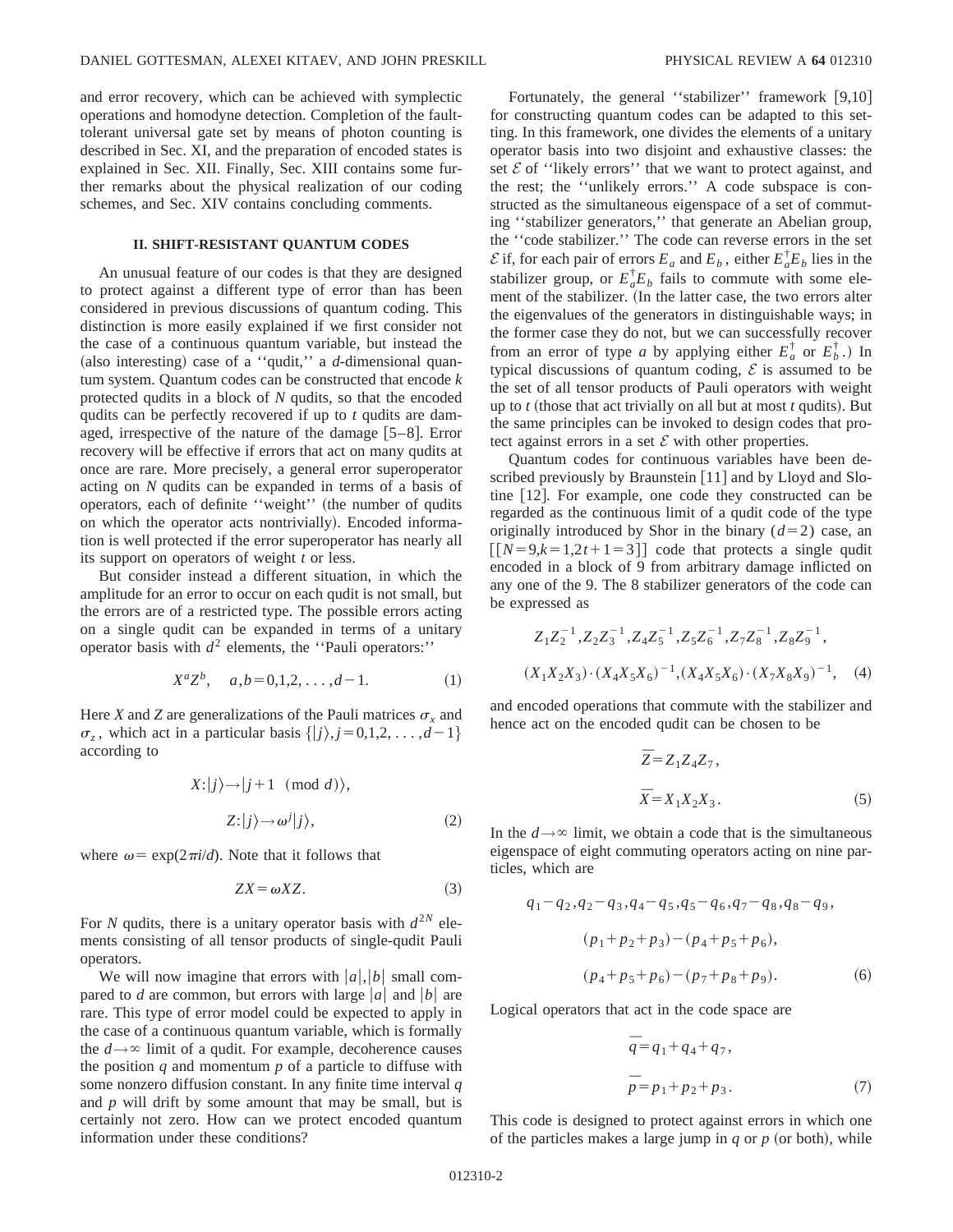the others hold still. But it provides little protection against small diffusive motions of all the particles, which allow  $\overline{q}$ and  $\bar{p}$  to drift.

Entanglement purification protocols for continuous variable systems have also been proposed — good entangled states can be distilled from noisy entangled states via a protocol that requires two-way classical communication  $[13,14]$ . These purification protocols work well against certain sorts of errors, but their reliance on two-way classical communication makes them inadequate for accurately preserving unknown states in an imperfect quantum memory, or for robust quantum computation.

Returning to qudits, let us consider an example of a quantum code that can protect against small shifts in both amplitude and phase, but not against large shifts. It is already interesting to discuss the case of a system consisting of a single qudit, but where the dimension *n* of the encoded system is (of course) less than *d*. For example, a qudit  $(n=2)$ can be encoded in a system with dimension  $d=18$ , and protected against shifts by one unit in the amplitude or phase of the qudit; that is, against errors of the form  $X^a Z^b$  where  $|a|, |b| \leq 1$ . The stabilizer of this code is generated by the two operators

$$
X^6, \quad Z^6,\tag{8}
$$

and the commutation relations of the Pauli operators with these generators are

$$
(X^a Z^b) \cdot X^6 = \omega^{6b} X^6 \cdot (X^a Z^b),
$$
  

$$
(X^a Z^b) \cdot Z^6 = \overline{\omega}^{6a} Z^6 \cdot (X^a Z^b).
$$
 (9)

Therefore, a Pauli operator commutes with the stabilizer only if *a* and *b* are both multiples of  $3 = 18/6$ ; this property ensures that the code can correct single shifts in both amplitude and phase. Logical operators acting on the encoded qudit are

$$
\overline{X} = X^3, \quad \overline{Z} = Z^3, \tag{10}
$$

which evidently commute with the stabilizer and are not contained in it.

Since the code words are eigenstates of  $Z^6$  with eigenvalue one, the only allowed values of *j* are multiples of three. And since there are also eigenstates of  $X^6$  with eigenvalue one, the code words are invariant under a shift in *j* by six units. A basis for the two-dimensional code space is

$$
|\overline{0}\rangle = \frac{1}{\sqrt{3}}(|0\rangle + |6\rangle + |12\rangle),
$$
  

$$
|\overline{1}\rangle = \frac{1}{\sqrt{3}}(|3\rangle + |9\rangle + |15\rangle).
$$
 (11)

If an amplitude error occurs that shifts  $j$  by  $\pm 1$ , the error can be diagnosed by measuring the stabilizer generator  $Z^6$ , which reveals the value of *j* modulo 3; the error is corrected by adjusting *j* to the nearest multiple of 3. Phase errors are shifts in the Fourier transformed conjugate basis, and can be corrected similarly.

This code is actually *perfect*, meaning that each possible pair of eigenvalues of the generators  $X^6$  and  $Z^6$  is a valid syndrome for correcting a shift. There are nine possible errors  $\{X^a Z^b, |a|, |b| \leq 1\}$ , and the Hilbert space of the qudit contains nine copies of the two-dimensional code space, one corresponding to each possible error. These ''error spaces'' just barely fit in the qudit space for  $d=18=9.2$ .

Similar perfect codes can be constructed that protect against larger shifts. For  $d=r_1r_2n$ , consider the stabilizer generators

$$
X^{r_1n}, \quad Z^{r_2n}.\tag{12}
$$

There is an encoded *qunit*, acted on by logical operators

$$
\overline{X} = X^{r_1},
$$
  
\n
$$
\overline{Z} = Z^{r_2},
$$
\n(13)

which evidently commute with the stabilizer and satisfy

$$
\overline{Z}\overline{X} = \omega^{r_1 r_2} \overline{X} \overline{Z} = e^{2\pi i / n} \overline{X} \overline{Z}.
$$
 (14)

The commutation relations of the Pauli operators with the generators are

$$
(X^{a}Z^{b}) \cdot X^{r_{1}n} = \omega^{r_{1}nb} X^{r_{1}n} \cdot (X^{a}Z^{b}) = e^{2\pi ib/r_{2}} X^{r_{1}n} \cdot (X^{a}Z^{b}),
$$
  

$$
(X^{a}Z^{b}) \cdot Z^{r_{2}n} = \overline{\omega}^{r_{2}na} Z^{r_{2}n} \cdot (X^{a}Z^{b}) = e^{-2\pi ia/r_{1}} Z^{r_{2}n} \cdot (X^{a}Z^{b}).
$$
  
(15)

The phases are trivial only if *a* is an integer multiple of  $r_1$ and  $b$  an integer multiple of  $r_2$ . Therefore, this code can correct all shifts with

$$
|a| < \frac{r_1}{2},
$$
  

$$
|b| < \frac{r_2}{2}.
$$
 (16)

The number of possible error syndromes is  $r_1r_2 = d/n$ , so the code is perfect.

Expressed in terms of *Z* eigenstates, the code words contain only values of *j* that are multiples of  $r_1$  (since  $Z^{r_2n}$  $= 1$ ), and are invariant under a shift of *j* by  $r_1 n$  (since  $X^{r_1 n} = 1$ ). Hence a basis for the *n*-dimensional code subspace is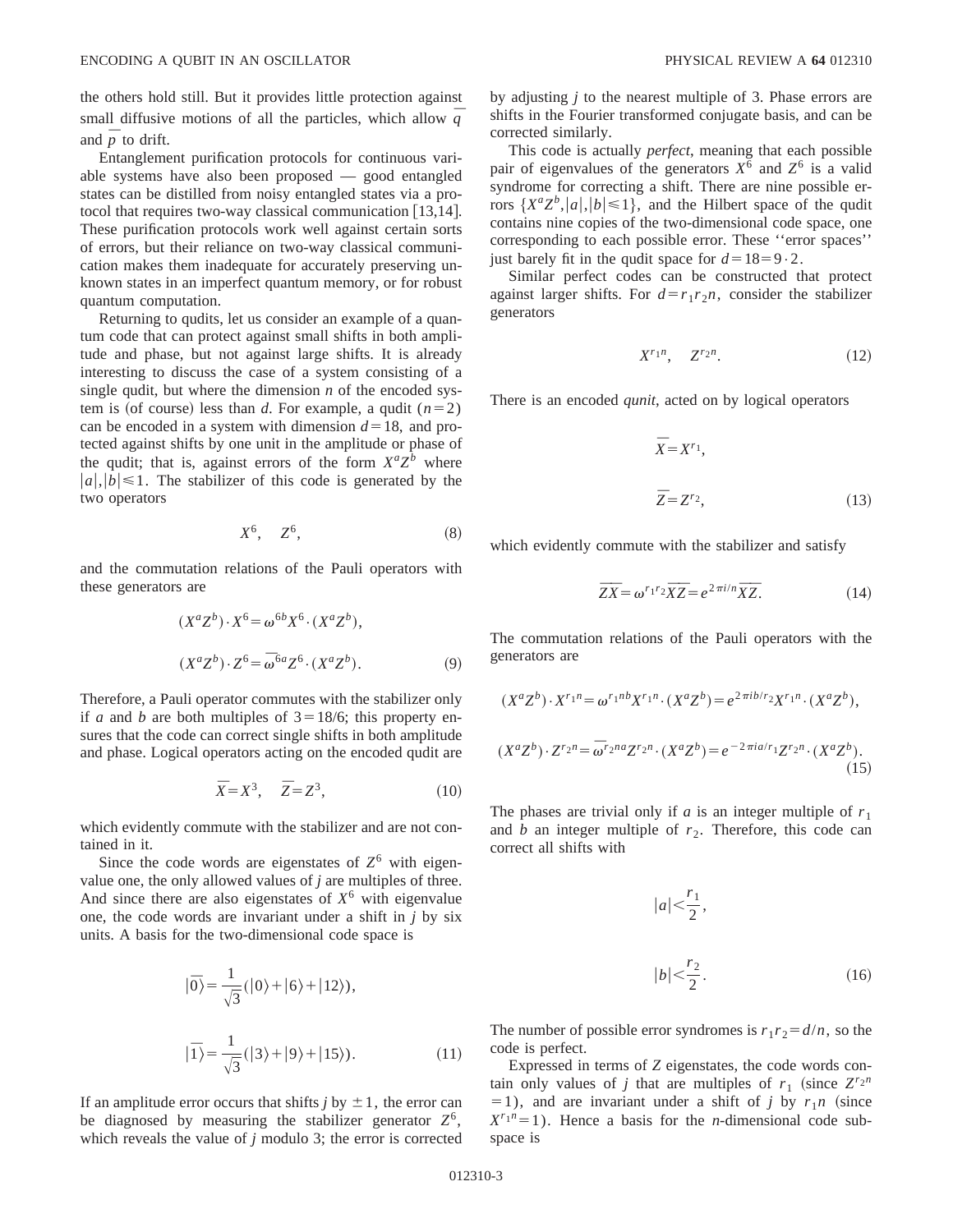$$
|\overline{0}\rangle = \frac{1}{\sqrt{r_2}}(|0\rangle + |nr_1\rangle + \dots + |(r_2 - 1)nr_1\rangle),
$$
  

$$
|\overline{1}\rangle = \frac{1}{\sqrt{r_2}}(|r_1\rangle + \dots + |((r_2 - 1)n + 1)r_1\rangle),
$$
  

$$
\vdots
$$

$$
|\overline{n}-\overline{1}\rangle = \frac{1}{\sqrt{r_2}}(|(n-1)r_1\rangle + \dots + |(r_2n-1)r_1\rangle). \tag{17}
$$

If the states undergo an amplitude shift, the value of *j* modulo  $r_1$  is determined by measuring the stabilizer generator  $Z^{r_2n}$ , and the shift can be corrected by adjusting *j* to the nearest multiple of  $r_1$ . The code words have a similar form in the Fourier transformed conjugate basis (the basis of  $X$ eigenstates), but with  $r_1$  and  $r_2$  interchanged. Therefore, amplitude shifts by less than  $r_1/2$  and phase shifts by less than  $r_2/2$  can be corrected.

## **III. A QUDIT IN A LANDAU LEVEL**

A single electron in a uniform magnetic field in two dimensions provides an enlightening realization of our codes. General translations in a magnetic field are noncommuting, since an electron transported around a closed path acquires an Aharonov-Bohm phase  $e^{ie\Phi}$ , where  $\Phi$  is the magnetic flux enclosed by the path. Two translations *T* and *S* commute only if the operator  $TST^{-1}S^{-1}$  translates an electron around a path that encloses a flux  $\Phi = k\Phi_0$ , where  $\Phi_0 = 2\pi/e$  is the flux quantum and *k* is an integer.

Translations commute with the Hamiltonian *H*, and two translations  $T_1$  and  $T_2$  form a maximally commuting set if they generate a lattice that has a unit cell enclosing one quantum of flux. Simultaneously diagonalizing  $H$ ,  $T_1$ , and  $T_2$ , we obtain a Landau level of degenerate energy eigenstates, one state corresponding to each quantum of magnetic flux. Then  $T_1$  and  $T_2^n$  are the stabilizer generators of a code, where  $\overline{Z}$  $T_1^{1/n}$  and  $\bar{X} = T_2$  are the logical operators on a code space of dimension *n*.

Suppose the system is in a periodically identified box (a torus), so that  $T_1^{r_1} = (T_2^n)^{r_2} = 1$  are translations around the cycles of the torus. The number of flux quanta through the torus, and hence the degeneracy of the Landau level, is  $nr_1r_2$ . The code, then, embeds an *n*-dimensional system in a system of dimension  $d=r_1r_2n$ .

In this situation, the logical operations  $\bar{X}$  and  $\bar{Z}$  can be visualized as translations of the torus in two different directions; the stabilizer generator  $\bar{X}^n$  is a translation by a fraction  $1/r<sub>2</sub>$  of the length of the torus in one direction, and the stabilizer generator  $\bar{Z}^n$  is a translation by  $1/r_1$  of the length in the other direction. Therefore, for any state in the code space, the wave function of the electron in a cell containing *n* flux quanta is periodically repeated altogether  $r_1r_2$  times to fill the entire torus. Our code can be regarded as a kind of ''quantum repetition code''—identical ''copies'' of the wave function are stored in each of the  $r_1r_2$  cells. But of course there is only one electron, so if we detect the electron in one cell its state is destroyed in all the cells.

This picture of the state encoded in a Landau level cautions us about the restrictions on the type of error model that the code can fend off successfully. If the environment strongly probes one of the cells and detects nothing, the wave function is suppressed in that cell. This causes a  $\bar{X}$ error in the encoded state with a probability of about  $1/2r_2$ , and a  $\overline{Z}$  error with a probability of about  $1/2r_1$ . The code is more effective if the typical errors gently deform the state in each cell, rather than strongly deforming it in one cell.

# **IV. CONTINUOUS VARIABLE CODES FOR A SINGLE OSCILLATOR**

Formally, we can construct quantum codes for systems described by continuous quantum variables by considering the large-*d* limit of the shift-resistant codes described in Sec. II. We might have hoped to increase *d* to infinity while holding  $r_1/d$  and  $r_2/d$  fixed, maintaining the ability to correct shifts in both amplitude and phase that are a fixed fraction of the ranges of the qudit. However, since the perfect codes satisfy

$$
\frac{r_1}{d} = \frac{1}{nr_2}, \quad \frac{r_2}{d} = \frac{1}{nr_1},\tag{18}
$$

this is not possible. Nonetheless, interesting codes can be obtained as the amplitude and phase of the qudit approach the position *q* and momentum *p* of a particle—we can hold fixed the size of the shifts  $\Delta q$  and  $\Delta p$  that can be corrected, as the ranges of *q* and *p* become unbounded.

Another option is to take  $d \rightarrow \infty$  with  $r_1 / d \equiv 1/m$  fixed and  $r_2 = m/n$  fixed, obtaining a *rotor*  $Z = e^{i\theta}$  (or a particle in a periodically identified finite box) that can be protected against finite shifts in both the orientation  $\theta$  of the rotor and its (quantized) angular momentum *L*. The stabilizer of this code is generated by

$$
Z^{r_2 n} \rightarrow e^{i \theta m},
$$
  
\n
$$
X^{r_1 n} = X^{d/r_2} \rightarrow e^{-2\pi i L(n/m)}
$$
\n(19)

and the logical operations are

$$
\overline{Z} = e^{i \theta m/n},
$$
  

$$
\overline{X} = e^{-2\pi i L/m}.
$$
 (20)

Since  $\bar{X}$  shifts the value of  $\theta$  by  $2\pi/m$ , and  $\bar{Z}$  shifts the value of *L* by  $m/n = r_2$ , this code can correct shifts in  $\theta$  with  $\Delta \theta$  $\langle \pi/m \rangle$  and shifts in *L* with  $|\Delta L| \langle m/2n \rangle$ .

Alternatively, we can consider a limit in which  $r_1$  and  $r_2$ both become large. We may write  $r_1 = \alpha/\varepsilon$  and  $r_2 = 1/n \alpha \varepsilon$ , where  $d = nr_1r_2 = 1/\varepsilon^2$ , obtaining a code with stabilizer generators

$$
Z^{r_2n}\!\!\rightarrow\! (e^{2\pi i q \varepsilon})^{(1/\alpha\varepsilon)}\!=\!e^{2\pi i q/\alpha},
$$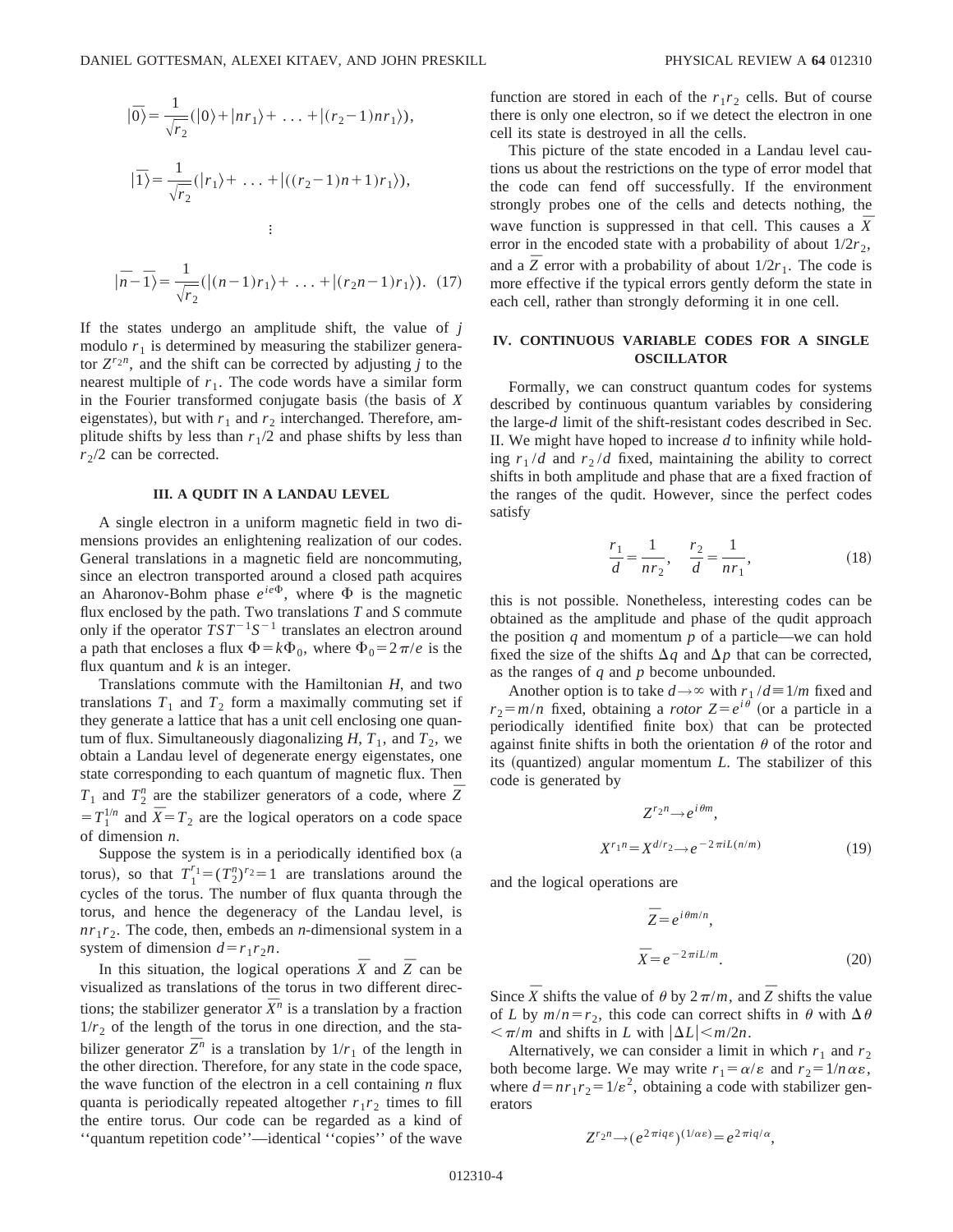$$
X^{r_1 n} \to (e^{-ip\epsilon})^{(n\alpha/\epsilon)} = e^{-inp\alpha}, \tag{21}
$$

and logical operations

$$
\bar{Z} = e^{2\pi i q/n\alpha}, \quad \bar{X} = e^{-ip\alpha}, \tag{22}
$$

where  $\alpha$  is an arbitrary real number. Using the identity  $e^{A}e^{B}=e^{[A,B]}e^{B}e^{A}$  (which holds if *A* and *B* commute with their commutator) and the canonical commutation relation  $[q, p] = i$ , we verify that

$$
\bar{Z}\bar{X} = \omega \bar{X}\bar{Z}, \quad \omega = e^{2\pi i/n}.
$$
 (23)

Since  $\bar{X}$  translates q by  $\alpha$  and  $\bar{Z}$  translates p by  $2\pi/n\alpha$ , the code protects against shifts with

$$
|\Delta q| < \frac{\alpha}{2},
$$
  

$$
|\Delta p| < \frac{\pi}{n\alpha}.
$$
 (24)

Note that the shifts in momentum and position that the code can correct obey the condition

$$
\Delta p \Delta q \le \frac{\pi}{2n} \hbar. \tag{25}
$$

In typical situations, errors in *q* and *p* are of comparable magnitude, and it is best to choose  $\alpha = \sqrt{2\pi/n}$  so that

$$
\bar{Z} = \exp\left( i q \sqrt{\frac{2\pi}{n}} \right), \quad \bar{X} = \exp\left( -i p \sqrt{\frac{2\pi}{n}} \right). \quad (26)
$$

Formally, the code words are coherent superpositions of infinitely squeezed states, e.g.,  $(up to normalization)$ 

$$
|\bar{Z} = \omega^j\rangle = \sum_{s=-\infty}^{\infty} |q = \alpha(j + ns)\rangle,
$$
  

$$
|\bar{X} = \bar{\omega}^j\rangle = \sum_{s=-\infty}^{\infty} \left| p = \frac{2\pi}{n\alpha} (j + ns) \right\rangle.
$$
 (27)

(See Fig. 1.) Of course, realistic code words will be normalizable finitely squeezed states, rather than nonnormalizable infinitely squeezed states. But squeezing in at least one of *p* and  $q$  is required to comfortably fulfill condition  $(25)$ .

The Wigner function associated with the code word wave function  $\psi^{(j)}(q) \equiv \langle q | \bar{Z} = \omega^j \rangle$  is a sum of delta functions positioned at the sites of a lattice in phase space, where three quarters of the delta functions are positive and one quarter are negative. Explicitly, we have



FIG. 1. Code words of the  $n=2$  code. The states  $|\overline{0}\rangle$ ,  $|\overline{1}\rangle$  are superpositions of  $q$  eigenstates, periodically spaced with period  $2\alpha$ ; the two basis states differ by a displacement in  $q$  by  $\alpha$ . The states  $(|0\rangle \pm |1\rangle)/\sqrt{2}$  are superpositions of *p* eigenstates, periodically spaced with period  $2\pi/\alpha$ ; the two basis states differ by a displacement in *p* by  $\pi/\alpha$ .

$$
W^{(j)}(q,p) = \frac{1}{2\pi} \int_{-\infty}^{\infty} dx e^{ipx} \psi^{(j)}(q+x/2)^* \psi^{(j)}(q-x/2)
$$

$$
\propto \sum_{s,t=-\infty}^{\infty} (-1)^{st} \delta\left(p - \frac{\pi}{n\alpha}s\right) \delta\left(q - \alpha j - \frac{n\alpha}{2}t\right);
$$
(28)

the  $\delta$  functions are negative on the sublattice with *s*,*t* odd. If we integrate over  $p$ , the oscillating sign causes the terms with odd *t* to cancel in the sum over *s*, and the surviving positive  $\delta$  functions have support at  $q = (n \times$  integer + *j*) $\alpha$ . If we integrate over *q*, the terms with odd *s* cancel in the sum over *t*, and the surviving positive  $\delta$  functions have support at  $p$  $= (2\pi/n\alpha) \times \text{integer. Wigner functions for the } \overline{X} \text{ eigenstates}$ are similar, but with the roles of *q* and *p* interchanged.

It is also of interest to express the encoded states in terms of the basis of coherent states. Consider for example the encoded state with  $\bar{X} = 1$ , which is the unique simultaneous eigenstate with eigenvalue one of the operators  $e^{2\pi i q/\alpha}$  and  $e^{-ip\alpha}$ . In fact starting with any state  $|\psi\rangle$ , we can construct the encoded state (up to normalization) as

$$
\left(\sum_{s=-\infty}^{\infty} e^{-isp\alpha}\right) \left(\sum_{t=-\infty}^{\infty} e^{2\pi itq/\alpha}\right) |\psi\rangle
$$
  
= 
$$
\sum_{s,t} \exp[i(-sp\alpha+2\pi tq/\alpha+\pi st)] |\psi\rangle.
$$
 (29)

In particular, if we choose  $|\psi\rangle$  to be the ground state  $|0\rangle$  of the oscillator, then the operator  $\sum_{s,t} \exp[i(-sp\alpha+2\pi tq/\alpha)]$  $+\pi st$ ) displaces it to a coherent state centered at the point  $(q, p) = (s \alpha, 2\pi t/\alpha)$  in the quadrature plane. Thus the encoded state is an equally weighted superposition of coherent states, with centers chosen from the sites of a lattice in the quadrature plane whose unit cell has area  $2\pi$ . Since the coherent states are overcomplete , the expansion is not unique; indeed, if we choose  $|\psi\rangle$  to be a coherent state rather than the vacuum, then the lattice is rigidly translated, but the encoded state remains invariant.

We can envision the stabilizer of the code as a lattice of translations in phase space that preserve the code words; the lattice generated by the translations  $e^{2\pi i q/\alpha}$  and  $e^{-i n p \alpha}$ . In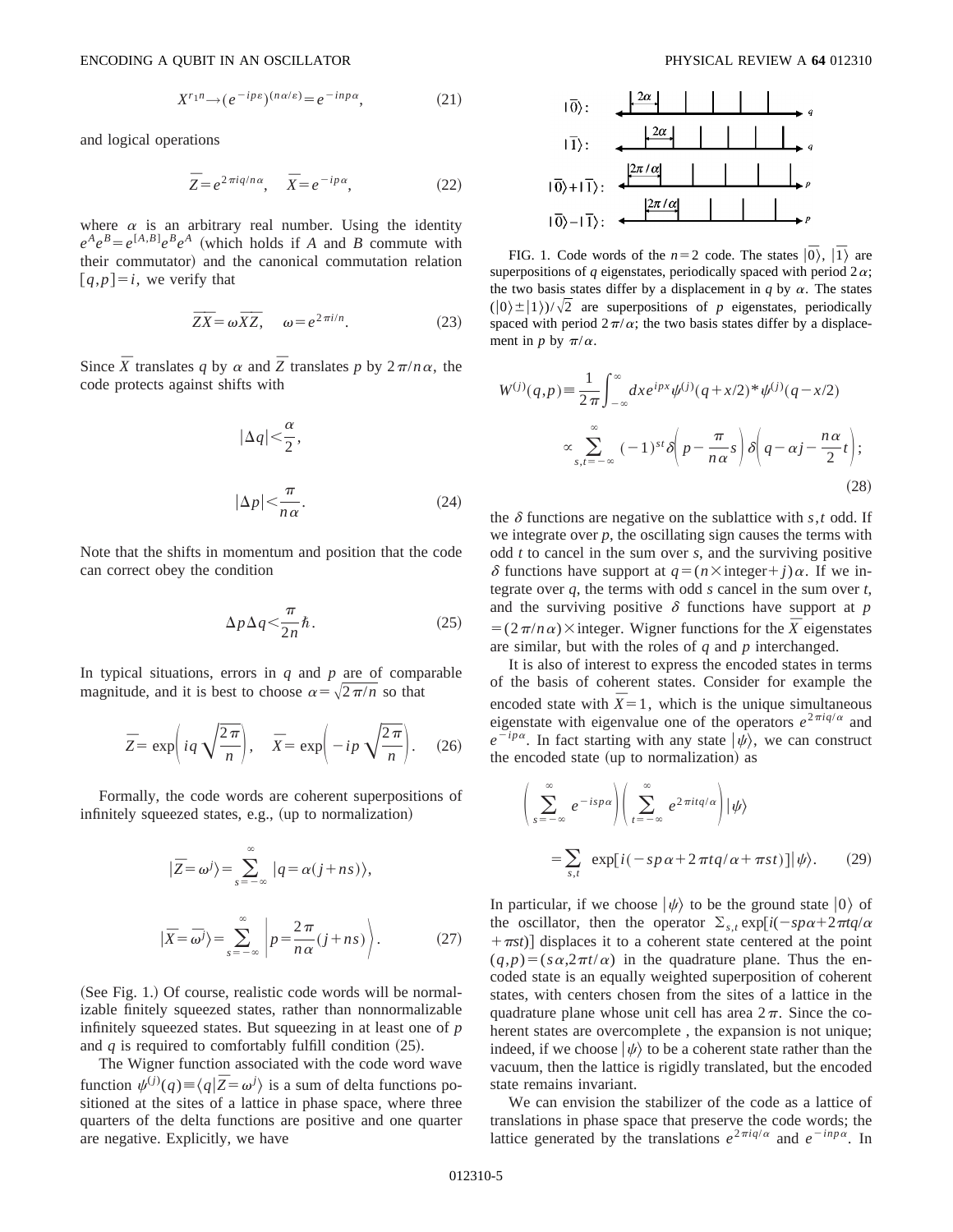fact, this lattice need not be rectangular—we can encode an *n*-dimensional system in the Hilbert space of a single oscillator by choosing *any* two variables *Q* and *P* that satisfy the canonical commutation relation  $[Q, P] = i$ , and constructing the code space as the simultaneous eigenstate of  $e^{2\pi iQ}$  and  $e^{-inP}$ . The unit cell of the lattice has area  $2\pi\hbar n$ , in keeping with the principle that each quantum state ''occupies'' an area  $2\pi\hbar$  in the phase space of a system with one continuous degree of freedom.

# **V. FINITE SQUEEZING**

Strictly speaking, our code words are nonnormalizable states, infinitely squeezed in both *q* and *p*. In practice, we will have to work with approximate code words that will be finitely squeezed normalizable states. We need to consider how using such approximate code words will affect the probability of error.

We will replace a position eigenstate  $\delta(0)$  by a normalized Gaussian of width  $\Delta$  centered at the origin,

$$
|\psi_0\rangle = \int_{-\infty}^{\infty} \frac{dq}{(\pi \Delta^2)^{1/4}} e^{-1/2 q^2/\Delta^2} |q\rangle
$$

$$
= \int_{-\infty}^{\infty} \frac{dp}{(\pi/\Delta^2)^{1/4}} e^{-1/2 \Delta^2 p^2} |p\rangle.
$$
(30)

A code word, formally a coherent superposition of an infinite number of  $\delta$  functions, becomes a sum of Gaussians weighted by a Gaussian envelope function of width  $\kappa^{-1}$ ; in the special case of a two-dimensional code space, the approximate code words become

$$
|\tilde{0}\rangle = N_0 \sum_{s=-\infty}^{\infty} e^{-1/2 \kappa^2 (2s\alpha)^2} T(2s\alpha) |\psi_0\rangle,
$$
  

$$
|\tilde{1}\rangle = N_1 \sum_{s=-\infty}^{\infty} e^{-1/2 \kappa^2 [(2s+1)\alpha)]^2} T[(2s+1)\alpha] |\psi_0\rangle,
$$
  
(31)

where  $T(a)$  translates  $q$  by  $a$ ,  $N_{0,1}$  are normalization factors, and we use, e.g.,  $|\overline{0}\rangle$  rather than  $|\overline{0}\rangle$  to denote the approximate code word. We will assume that  $\kappa \alpha$  and  $\Delta/\alpha$  are small compared to one, so that  $N_0 \approx N_1 \approx (4\kappa^2 \alpha^2/\pi)^{1/4}$ ; then in momentum space, the approximate code word becomes, e.g.,

$$
(|\tilde{0}\rangle + |\tilde{1}\rangle)/\sqrt{2} \approx \left(\frac{\kappa^2 \alpha^2}{\pi}\right)^{1/4} \int_{-\infty}^{\infty} \frac{dp}{(\pi/\Delta^2)^{1/4}} e^{-\frac{1}{2}\Delta^2 p^2}
$$

$$
\times \sum_{s=-\infty}^{\infty} e^{-\frac{1}{2} \kappa^2 (s\alpha)^2} e^{ip(\alpha s)} |p\rangle. \tag{32}
$$

By applying the Poisson summation formula,

$$
\sum_{m=-\infty}^{\infty} e^{-\pi a(m-b)^2} = (a)^{-1/2} \sum_{s=-\infty}^{\infty} e^{-\pi s^2/a} e^{2\pi i s b}, \quad (33)
$$



FIG. 2. Probability distribution in position space *P*(*q*)  $=\frac{1}{2}|\langle q|(|\tilde{0}\rangle+|\tilde{1}\rangle)|^2$  for an approximate code word with  $\Delta = \kappa$  $=0.25$ . The dashed line is the distribution's Gaussian envelope.

this approximate code word can be rewritten as

$$
(|\tilde{0}\rangle + |\tilde{1}\rangle)/\sqrt{2} \approx \left(\frac{\kappa^2 \alpha^2}{\pi}\right)^{1/4} \int_{-\infty}^{\infty} \frac{dp}{(\pi/\Delta^2)^{1/4}} e^{-1/2 \Delta^2 p^2} \frac{\sqrt{2\pi}}{\kappa \alpha}
$$

$$
\times \sum_{m=-\infty}^{\infty} \exp\left[-\frac{1}{2}\left(p - \frac{2\pi}{\alpha}m\right)^2 / \kappa^2\right] |p\rangle
$$

$$
= \int_{-\infty}^{\infty} \frac{dp}{(\pi \kappa^2)^{1/4}} \left(\frac{4\pi \Delta^2}{\alpha^2}\right)^{1/4} \sum_{m=-\infty}^{\infty} e^{-1/2\Delta^2 p^2}
$$

$$
\times \exp\left[-\frac{1}{2}\left(p - \frac{2\pi}{\alpha}m\right)^2 / \kappa^2\right] |p\rangle, \quad (34)
$$

again a superposition of Gaussians weighted by a Gaussian envelope. (See Fig.  $2$ .)

The approximate code words  $|\tilde{0}\rangle$ ,  $|\tilde{1}\rangle$  have a small overlap if  $\Delta$  is small compared to  $\alpha$ , and  $\kappa$  is small compared to  $\pi/\alpha$ . For estimating the error probability caused by the overlap, let's consider the special case where *q* and *p* are treated symmetrically,  $\alpha = \sqrt{\pi}$  and  $\kappa = \Delta$ , then

$$
|\langle q|\tilde{0}\rangle|^2 \approx \frac{2}{\sqrt{\pi}} \sum_{s=-\infty}^{\infty} e^{-4\pi\Delta^2 s^2} \exp[-(q-2s\sqrt{\pi})^2/\Delta^2]
$$
\n(35)

and

$$
\frac{1}{2} |\langle p|\tilde{0}\rangle + \langle p|\tilde{1}\rangle|^2 \approx \frac{2}{\sqrt{\pi}} \sum_{m=-\infty}^{\infty} e^{-\Delta^2 p^2}
$$

$$
\times \exp[-(p - 2m\sqrt{\pi})^2/\Delta^2]. \quad (36)
$$

To perform error recovery, we measure the value of *q* and *p* modulo  $\sqrt{\pi}$  and then correct for the observed shift. In the state  $|\tilde{0}\rangle$ , the probability of failure is the probability that *q* is closer to an odd multiple of  $\sqrt{\pi}$  than an even multiple, and in the state  $(|\tilde{0}\rangle + |\tilde{1}\rangle)/\sqrt{2}$ , the error probability is the probability that *p* is closer to an odd multiple of  $\sqrt{\pi}$  than an even multiple. For both the amplitude and phase errors, the intrinsic error probability arising from the imperfections of the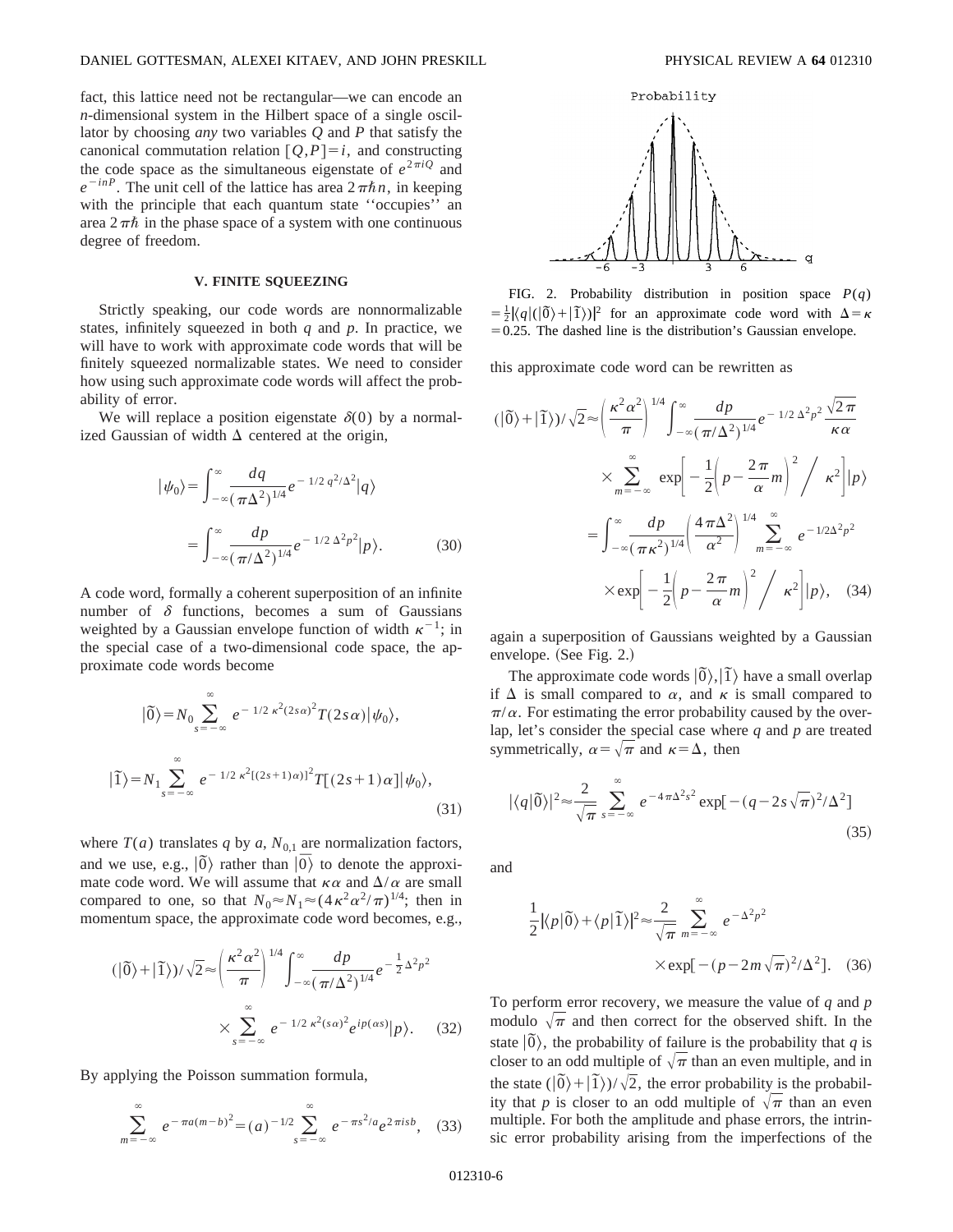approximate code words becomes exponentially small for small  $\Delta$ . Using the asymptotic expansion of the error function,

$$
\int_{x}^{\infty} dt e^{-t^{2}} = \left(\frac{1}{2x}\right) e^{-x^{2}} [1 - O(1/x^{2})],
$$
 (37)

we may estimate the error probability by summing the contributions from the tails of all the Gaussians, obtaining

Error Prob
$$
\frac{2}{\sqrt{\pi}} \left( \sum_{n=-\infty}^{\infty} e^{-4\pi\Delta^2 n^2} \right) 2 \int_{\sqrt{\pi}/2}^{\infty} dq e^{-q^2/\Delta^2}
$$

\n
$$
\sim \frac{2}{\sqrt{\pi}} \frac{1}{2\Delta} 2\Delta \frac{\Delta}{\sqrt{\pi}} e^{-\pi/4\Delta^2}
$$
\n
$$
= \frac{2\Delta}{\pi} e^{-\pi/4\Delta^2}.
$$
\n(38)

This error probability is about 1% for  $\Delta \sim .5$ , and is already less than 10<sup>-6</sup> for a still modest value  $\Delta \sim .25$ . Using finitely squeezed approximate code words does not badly compromise the error-correcting power of the code, since a gentle spreading in *p* and *q* is just the kind of error the code is intended to cope with.

The mean photon number of a finitely squeezed approximate code word is

$$
\langle a^{\dagger} a \rangle + 1/2 = \frac{1}{2} \langle p^2 + q^2 \rangle \approx \Delta^{-2}
$$
 (39)

for small  $\Delta$ . Therefore, an error probability of order  $10^{-6}$ can be achieved with Gaussian approximate code words that have mean photon number of about  $(.25)^{-2} \sim 16$ .

More generally, a finitely squeezed code word  $|\psi\rangle$  can be regarded as a perfect code word  $|\xi\rangle$  that has undergone an error; we may write

$$
|\psi\rangle = \int du dv \ \eta(u,v) e^{i(-up+vq)}|\xi\rangle, \tag{40}
$$

where  $\eta(u,v)$  is an error "wave function." In the special case of a Gaussian finitely squeezed code word, we have

$$
\eta(u,v) = \frac{1}{\sqrt{\pi \kappa \Delta}} \exp\left(-\frac{1}{2} (u^2/\Delta^2 + v^2/\kappa^2)\right), \quad (41)
$$

where  $\Delta$  and  $\kappa$  are the squeezing parameters defined above.

If  $\eta(u,v)$  vanishes for  $|u| > \alpha/2$  or  $|v| > \pi/(n\alpha)$ , then the error is correctable. In this case, the interpretation of  $\eta(u,v)$ as a wave function has a precise meaning, since there is an unambiguous decomposition of a state into code word and error. Indeed, if  $|\xi_1\rangle$ ,  $|\xi_2\rangle$  are perfect code words and  $|\psi_1\rangle$ ,  $|\psi_2\rangle$  are the corresponding finitely squeezed code words with error wave functions  $\eta_1$ ,  $\eta_2$ , then

$$
\langle \psi_1 | \psi_2 \rangle = \langle \xi_1 | \xi_2 \rangle \langle \eta_1 | \eta_2 \rangle, \tag{42}
$$

$$
\langle \eta_1 | \eta_2 \rangle = \int du dv \, \eta_1(u,v)^* \eta_2(u,v). \tag{43}
$$

# **VI. CONTINUOUS VARIABLE CODES FOR MANY OSCILLATORS**

The continuous variable codes described in Sec. IV are based on simple lattices in the two-dimensional phase space of a single particle. We can construct more sophisticated codes from lattices in the 2*N*-dimensional phase space of *N* particles. Then codes of higher quality can be constructed that take advantage of efficient packings of spheres in higher dimensions.

For a system of *N* oscillators, a tensor product of Pauli operators can be expressed in terms of the canonical variables  $q_i$  and  $p_i$  as

$$
U_{\alpha\beta} = \exp\bigg[i\sqrt{2\pi}\bigg(\sum_{i=1}^{N} \alpha_{i} p_{i} + \beta_{i} q_{i}\bigg)\bigg],\tag{44}
$$

where the  $\alpha_i$ 's and  $\beta_i$ 's are real numbers. (In this setting, the Pauli operators are sometimes called "Weyl operators.") Two such operators commute up to a phase:

$$
U_{\alpha\beta}U_{\alpha'\beta'} = e^{2\pi i[\omega(\alpha\beta,\alpha'\beta')]}\U_{\alpha'\beta'}U_{\alpha\beta},\qquad(45)
$$

where

$$
\omega(\alpha \beta, \alpha' \beta') \equiv \alpha \cdot \beta' - \alpha' \cdot \beta \tag{46}
$$

is the symplectic form. Thus two Pauli operators commute if and only if their symplectic form is an integer.

Now a general continuous variable stabilizer code is the simultaneous eigenspace of commuting Pauli operators, the code's stabilizer generators. If the continuous variable phase space is 2*N*-dimensional and the code space is a finitedimensional Hilbert space, then there must be 2*N* independent generators. The elements of the stabilizer group are in one-to-one correspondence with the points of a lattice  $\mathcal L$  in phase space, via the relation

$$
U(k_1, k_2, \dots k_{2N}) = \exp\left[i\sqrt{2\pi}\left(\sum_{a=1}^{2N} k_a v_a\right)\right].
$$
 (47)

Here  $\{v_a, a=1,2,\ldots,2N\}$  are the basis vectors of the lattice (each a linear combination of *q*'s and *p*'s), the  $k_a$ 's are arbitrary integers, and  $U(k_1, k_2, \ldots, k_{2N})$  is the corresponding element of the stabilizer. For the stabilizer group to be Abelian, the symplectic inner product of any pair of basis vectors must be an integer; that is, the antisymmetric  $2N\times2N$  matrix

$$
A_{ab} = \omega(v_a, v_b) \tag{48}
$$

has integral entries. The lattice  $\mathcal{L}$  has a  $2N\times 2N$  generator matrix *M* whose rows are the basis vectors,

012310-7

where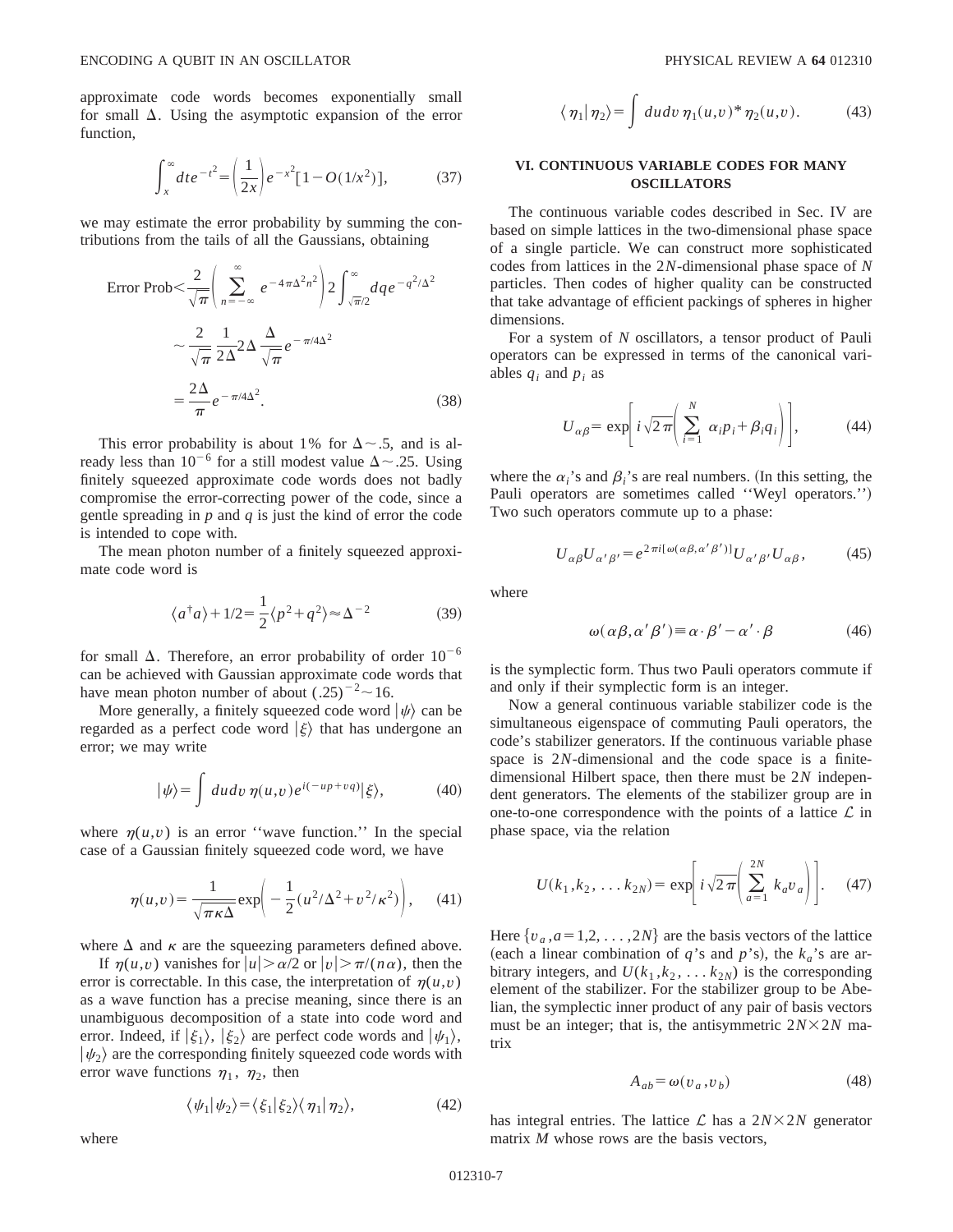$$
M = \begin{pmatrix} v_1 \\ v_2 \\ \cdot \\ \cdot \\ v_{2N} \end{pmatrix} . \tag{49}
$$

In terms of *M*, the matrix *A* can be expressed as

$$
A = M \omega M^T, \tag{50}
$$

where  $\omega$  denotes the  $2N\times2N$  matrix

$$
\omega = \begin{pmatrix} 0 & I \\ -I & 0 \end{pmatrix}, \tag{51}
$$

and *I* is the  $N \times N$  identity matrix.

The generator matrix of a lattice is not unique. The replacement

$$
M \to M' = RM \tag{52}
$$

leaves the lattice unmodified, where *R* is an invertible integral matrix with determinant  $\pm 1$  (whose inverse is also integral). Under this replacement, the matrix *A* changes according to

$$
A \rightarrow A' = R A R^T. \tag{53}
$$

By Gaussian elimination, an *R* can be constructed such that the antisymmetric matrix *A* is transformed to

$$
A' = \begin{pmatrix} 0 & D \\ -D & 0 \end{pmatrix}, \tag{54}
$$

where *D* is a positive diagonal  $N \times N$  matrix.

There are also Pauli operators that provide a basis for the operations acting on the code subspace—these are the Pauli operators that commute with the stabilizer but are not contained in the stabilizer. The operators that commute with the stabilizer themselves form a lattice  $\mathcal{L}^{\perp}$  that is dual (in the symplectic form) to the stabilizer lattice. The basis vectors of this lattice can be chosen to be  $\{u_b, b=1,2,3,\ldots,2N\}$  such that

$$
\omega(u_a, v_b) = \delta_{ab} \, ; \tag{55}
$$

then the generator matrix

$$
M^{\perp} = \begin{pmatrix} u_1 \\ u_2 \\ \vdots \\ u_{2N} \end{pmatrix}
$$
 (56)

of  $\mathcal{L}^{\perp}$  has the property

$$
M^{\perp} \omega M^T = I. \tag{57}
$$

It follows from Eq. (48) and Eq. (55) that the  $\mathcal L$  basis vectors can be expanded in terms of the  $\mathcal{L}^{\perp}$  basis vectors as

$$
v_a = \sum_b A_{ab} u_b, \qquad (58)
$$

or

$$
M = AM^{\perp},\tag{59}
$$

and hence that

or

$$
M^{\perp} \omega (M^{\perp})^T = (A^{-1})^T.
$$
 (61)

 $\omega(u_a, u_b) = (A)_{ba}^{-1}$ , (60)

If the lattice basis vectors are chosen so that *A* has the standard form Eq.  $(54)$ , then

$$
(A^{-1})^T = \begin{pmatrix} 0 & D^{-1} \\ -D^{-1} & 0 \end{pmatrix}.
$$
 (62)

In the special case of a self-dual lattice, corresponding to a code with a one-dimensional code space, both *A* and  $A^{-1}$ must be integral; hence  $D = D^{-1}$  and the standard form of *A* is

$$
A = \begin{pmatrix} 0 & I \\ -I & 0 \end{pmatrix} = \omega.
$$
 (63)

Since the code subspace is invariant under the translations in  $\mathcal{L}$ , we can think of the encoded information as residing on a torus, the unit cell of  $L$ . The encoded Pauli operators  $\{\bar{X}^a \bar{Z}^b\}$  are a lattice of translations on this torus, corresponding to the coset space  $\mathcal{L}^{\perp}/\mathcal{L}$ . The number of encoded Pauli operators is the ratio of the volume of the unit cell of  $\mathcal L$  to the volume of the unit cell of  $\mathcal{L}^{\perp}$ , namely the determinant of *A*, which is therefore the square of the dimension of the Hilbert space of the code. Thus the dimension of the code space is

$$
n = |\text{PfA}| = \text{det}D,\tag{64}
$$

where Pf*A* denotes the *Pfaffian*, the square root of the determinant of the antisymmetric matrix *A*.

The stabilizer lattice unit cell has volume |PfA| in units with  $h=2\pi\hbar=1$ , and the unit cell of the lattice of encoded operations has volume  $|PfA|^{-1}$  in these units. So the code fits an *n*-dimensional code space into *n* units of phase space volume, as expected.

Codes of the CSS type (those analogous to the binary quantum codes first constructed by Calderbank and Shor  $[15]$ and by Steane  $(16)$  are constructed by choosing one lattice  $\mathcal{L}_q$  describing stabilizer generators that are linear combinations of the *q*'s, and another lattice  $\mathcal{L}_p \subset \mathcal{L}_q^{\perp}$  describing stabilizer generators that are linear combinations of the *p*'s.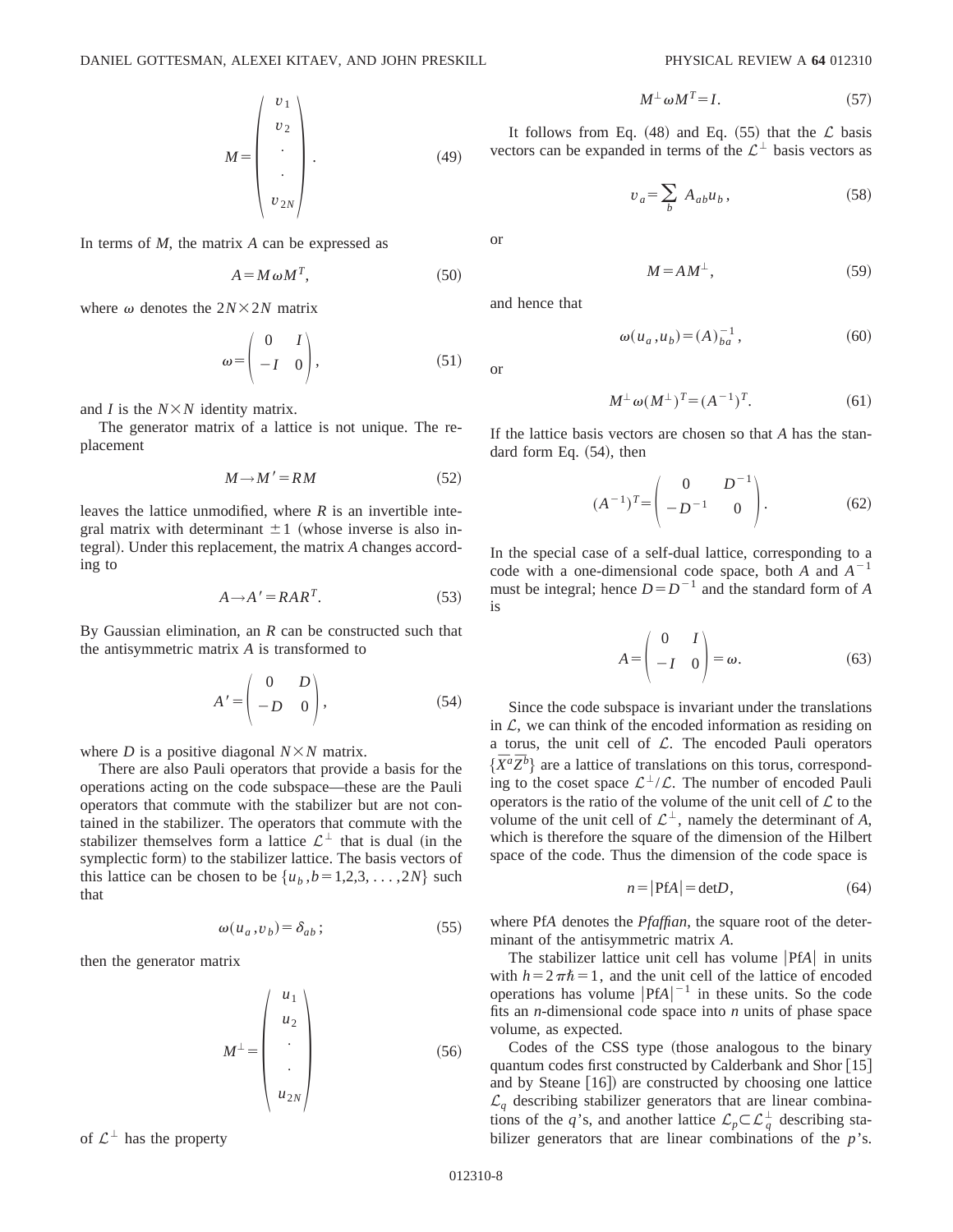

FIG. 3. The stabilizer lattice and its dual for an  $n=2$  code of a single oscillator. Solid lines indicate the stabilizer lattice; solid and dotted lines together comprise the dual lattice. In units of  $(2\pi\hbar)^2$ , the unit cell of the stabilizer lattice (shaded) has area 2, and the unit cell of its dual has area 1/2.

(Here  $\mathcal{L}_q^{\perp}$  denotes the *Euclidean* dual of the lattice  $\mathcal{L}_q$ .) The generator matrix of a CSS code has the form

$$
M = \begin{pmatrix} M_q & 0 \\ 0 & M_p \end{pmatrix}, \tag{65}
$$

where  $M_q$  and  $M_p$  are  $N \times N$  matrices, and the integral matrix *A* has the form

$$
A = \begin{pmatrix} 0 & M_q M_p^T \\ -M_p M_q^T & 0 \end{pmatrix}.
$$
 (66)

For single-oscillator codes described in Sec. IV, *A* is the  $2\times2$  matrix

$$
A = \begin{pmatrix} 0 & n \\ -n & 0 \end{pmatrix}, \tag{67}
$$

where *n* is the code's dimension. For a single-oscillator CSS code, the lattice is rectangular, as shown in Fig. 3.

The closest packing of circles in two dimensions is achieved by the hexagonal lattice. The generator matrix for a hexagonally encoded qunit can be chosen to be

$$
M = \left(\frac{2}{\sqrt{3}} n\right)^{1/2} \left(\begin{array}{cc} 1 & 0\\ 1/2 & \sqrt{3}/2 \end{array}\right),\tag{68}
$$

and the dual lattice is generated by

$$
M^{\perp} = \frac{1}{n} M. \tag{69}
$$

The shortest vector of the dual lattice has length  $(2/n\sqrt{3})^{1/2}$ , compared to length  $1/\sqrt{n}$  for the square lattice. Therefore the size of the smallest uncorrectable shift is larger for the hexagonal code than for the square lattice code, by the factor  $(2/\sqrt{3})^{1/2} \approx 1.07457$ .

An important special class of quantum codes for many oscillators are the *concatenated codes*. In particular, we can encode a qudit in each of *N* oscillators using the code of Sec. IV. Then we can use a binary stabilizer code that encodes *k* qudits in a block of *N* oscillators, and protects against arbitrary errors on any *t* oscillators, where  $2t+1$  is the binary code's distance. The concatenated codes have the important advantage that they can protect against a broader class of errors than small diffusive shifts applied to each oscillator if most of the oscillators undergo only small shifts in *p* and *q*, but a few oscillators sustain more extensive damage, then concatenated codes still work effectively.

For example, there is a binary  $[[7,1,3]]$  quantum code, well suited to fault-tolerant processing, that encodes one logical qudit in a block of seven qudits and can protect against heavy damage on any one of the seven  $[2]$ . Given seven oscillators, we can encode a qudit in each one that is resistant to quantum diffusion, and then use the  $[[7,1,3]]$ block code to protect one logical qudit against severe damage to any one of the oscillators.

For  $n \ge 5$ , there is a [[5,1,3]] polynomial code [17], also well suited to fault-tolerant processing, encoding one qunit in a block of 5. (Actually,  $[[5,1,3]]$  quantum codes exist for  $n \leq 5$  as well [6,7], but these codes are less conducive to fault-tolerant computing.) The larger value of *n* increases the vulnerability of each qunit to shift errors. Hence, whether the  $[[7,1,3]]$  binary code or the  $[[5,1,3]]$  should be preferred depends on the relationship of the size of the typical shift errors to the rate of large errors.

### **VII. ERROR MODELS**

What sort of errors can be corrected by these codes? The codes are designed to protect against errors that shift the values of the canonical variables *p* and *q*. In fact the Pauli operators are a complete basis, so the action of a general superoperator  $\mathcal E$  acting on the input density matrix  $\rho$  of a single oscillator can be expanded in terms of such shifts, as in

$$
\mathcal{E}(\rho) = \int d\alpha d\beta d\alpha' d\beta' C(\alpha, \beta; \alpha' \beta')
$$
  
 
$$
\times e^{i(\alpha p + \beta q)} \rho e^{-i(\alpha' p + \beta' q)}.
$$
 (70)

If the support of  $C(\alpha,\beta;\alpha',\beta')$  is concentrated on sufficiently small values of its arguments, then the input  $\rho$  can be recovered with high fidelity.

A useful model of decoherence is the special case of a "Pauli channel" in which  $C(\alpha,\beta;\alpha',\beta')$  is diagonal and the superoperator can be expressed as

$$
\mathcal{E}(\rho) = \int d\alpha d\beta P(\alpha, \beta) e^{i(\alpha p + \beta q)} \rho e^{-i(\alpha p + \beta q)}.
$$
 (71)

Since  $\mathcal E$  is positive and trace preserving, we infer that  $P(\alpha,\beta) \geq 0$  and

$$
\int d\alpha d\beta P(\alpha, \beta) = 1. \tag{72}
$$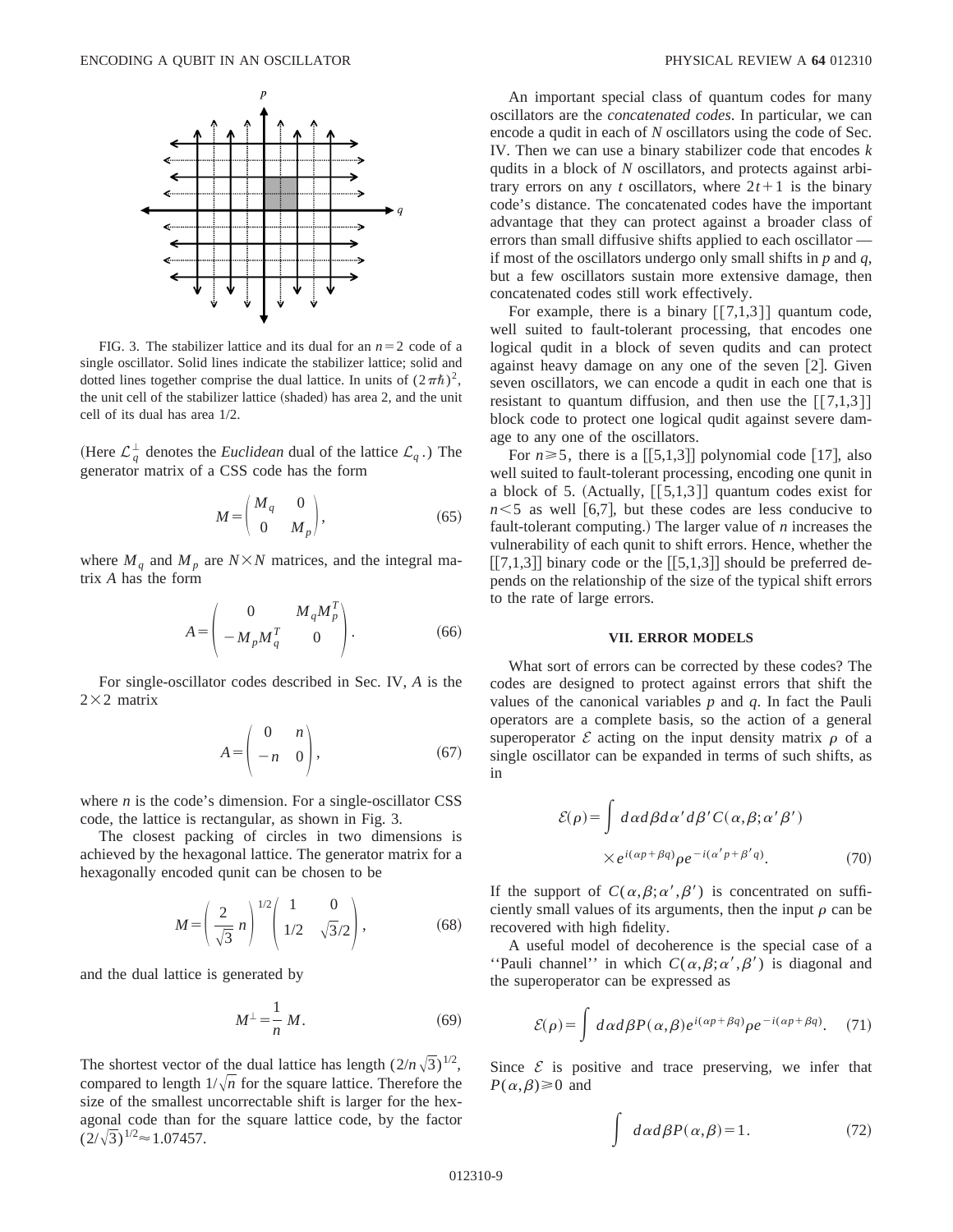Thus, we may interpret  $P(\alpha, \beta)$  as a probability distribution: the phase space translation

$$
(q,p)\rightarrow(q-\alpha,p+\beta) \tag{73}
$$

is applied with probability  $P(\alpha, \beta)$ .

Weak interactions between an oscillator and its environment drive a diffusive process that can be well modeled by a Pauli channel. If the environment quickly ''forgets'' what it learns about the oscillator, the evolution of the oscillator can be described by a master equation. Over a short time interval *dt*, the shifts applied to the oscillator may be assumed to be small, so that the Pauli operator can be expanded in powers of  $\alpha$  and  $\beta$ . Suppose that the shifts are symmetrically distributed in phase space such that

$$
\langle \alpha \rangle = \langle \beta \rangle = 0,
$$
  

$$
\langle \alpha^2 \rangle = \langle \beta^2 \rangle,
$$
  

$$
\langle \alpha \beta \rangle = 0,
$$
 (74)

where  $\langle \cdot \rangle$  denotes the mean value determined by the probability distribution  $P(\alpha, \beta)$ . Suppose further that the shifts are diffusive, so that the mean square displacement increases linearly with *dt*; we may write

$$
\langle \alpha^2 \rangle = \langle \beta^2 \rangle = D dt, \tag{75}
$$

where *D* is a diffusion constant. We then obtain

$$
\rho(t+dt) = \int d\alpha d\beta P(\alpha, \beta) e^{i(\alpha p + \beta q)} \rho e^{-i(\alpha p + \beta q)}
$$

$$
= \rho(t) + Ddt \left( p \rho p - \frac{1}{2} p^2 \rho - \frac{1}{2} \rho p^2 \right)
$$

$$
+ Ddt \left( q \rho q - \frac{1}{2} q^2 \rho - \frac{1}{2} \rho q^2 \right) + O(dt^{3/2}),
$$
(76)

or

$$
\dot{\rho} = -\frac{D}{2} [p, [p, \rho]] - \frac{D}{2} [q, [q, \rho]]. \tag{77}
$$

The interpretation of *D* as a diffusion constant can be confirmed by computing

$$
\frac{d}{dt}\text{tr}(p^2\rho) = D = \frac{d}{dt}\text{tr}(q^2\rho);
$$
\n(78)

the mean square values of *p* and *q* increase with time as *Dt*.

More generally, the master equation contains a diffusive term determined by the covariance of the distribution  $P(\alpha,\beta)$ , and perhaps also a nondissipative drift term determined by the mean of  $P(\alpha, \beta)$ . Our quantum errorcorrecting codes can successfully suppress decoherence caused by quantum diffusion, if the recovery operation is applied often enough; roughly, the time interval  $\Delta t$  between error correction steps should be small compared to the characteristic diffusion time  $D^{-1}$ .

Interactions with the environment might also damp the amplitude of the oscillator, as described by the master equation

$$
\dot{\rho} = \Gamma \left( a \rho a^{\dagger} - \frac{1}{2} a^{\dagger} a \rho - \frac{1}{2} \rho a^{\dagger} a \right); \tag{79}
$$

here  $a=(q+ip)/\sqrt{2}$  is the annihilation operator and  $\Gamma$  is a decay rate. This master equation cannot be obtained from a Pauli channel, but as for quantum diffusion, the effects of amplitude damping over short-time intervals can be expressed in terms of small phase-space displacements.

The master equation for amplitude damping can be obtained as the  $dt \rightarrow 0$  limit of the superoperator

$$
\rho(t+dt) = \mathcal{E}(\rho(t)) = (\sqrt{\Gamma dt}a)\rho(t)(\sqrt{\Gamma dt}a^{\dagger})
$$

$$
+ \left(I - \frac{\Gamma dt}{2}a^{\dagger}a\right)\rho(t)\left(I - \frac{\Gamma dt}{2}a^{\dagger}a\right). \quad (80)
$$

For *dt* small, the annihilation operator can be expanded in terms of Pauli operators as

$$
\sqrt{\Gamma dt} a \approx -\frac{i}{2} \left( e^{i\sqrt{\Gamma dt/2}q} - e^{-i\sqrt{\Gamma dt/2}q} \right) + \frac{1}{2} \left( e^{i\sqrt{\Gamma dt/2}p} - e^{-i\sqrt{\Gamma dt/2}p} \right). \tag{81}
$$

Thus, if the time interval  $\Delta t$  between error correction steps is small compared to the damping time  $\Gamma^{-1}$ , the displacements applied to code words are small, and error correction will be effective.

Aside from decoherence, we also need to worry about ''unitary errors.'' For example, an inadvertent rotation of the phase of the oscillator induces the unitary transformation

$$
U(\theta) \equiv \exp(i\theta a^{\dagger} a). \tag{82}
$$

Like any unitary transformation, this phase rotation can be expanded in terms of Pauli operators. It is convenient to introduce the notation for the phase-space displacement operator

$$
D(\gamma) \equiv \exp(\gamma a - \gamma^* a^{\dagger}) = \exp(i\sqrt{2}[(\text{Im}\gamma)q - (\text{Re}\gamma)p],
$$
\n(83)

where  $\gamma$  is a complex number. The displacements satisfy the identity

$$
tr(D(\gamma)D(\eta)^{\dagger}) = \pi \delta^2(\gamma - \eta), \tag{84}
$$

so the operator  $U(\theta)$  can be expanded in terms of displacements as

$$
U(\theta) = \frac{1}{\pi} \int d^2 \gamma u_\theta(\gamma) D(\gamma), \qquad (85)
$$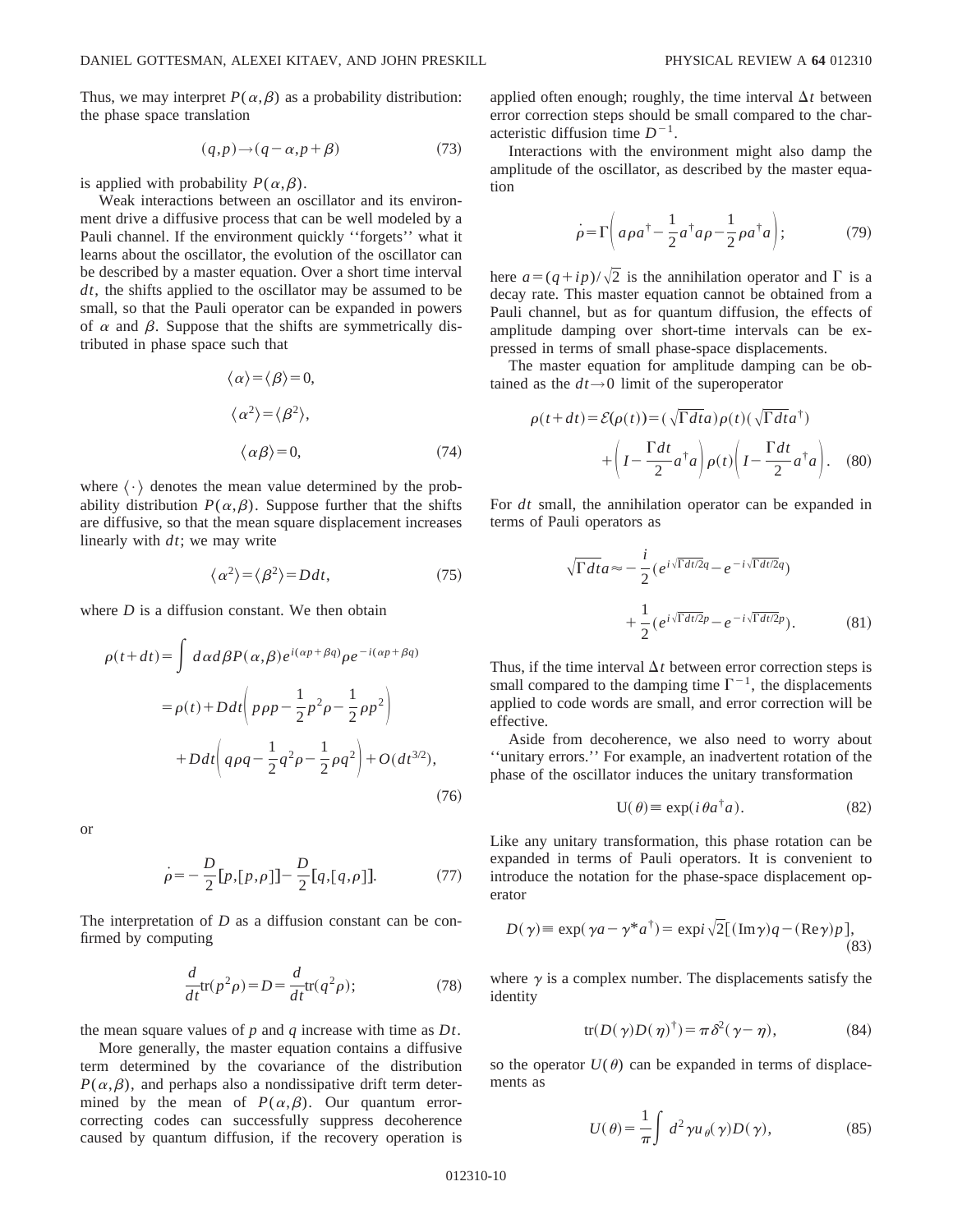where

$$
u_{\theta}(\gamma) = \text{tr}(U(\theta)D(\gamma)^{\dagger}).
$$
 (86)

Evaluating the trace in the coherent state basis, we find that

$$
u_{\theta}(\gamma) = \frac{i e^{i \theta/2}}{2 \sin(\theta/2)} \exp\left(-\frac{i}{2} |\gamma|^2 \cot(\theta/2)\right).
$$
 (87)

For small  $\theta$ , the coefficient

$$
u_{\theta}(\gamma) \approx \frac{i}{\theta} \exp\left(-\frac{i}{\theta}|\gamma|^2\right) \tag{88}
$$

has a rapidly oscillating phase, and can be regarded as a distribution with support concentrated on values of  $\gamma$  such that  $|\gamma|^2 \sim \theta$ ; indeed, formally

$$
\lim_{\theta \to 0} u_{\theta}(\gamma) = \pi \delta^2(\gamma). \tag{89}
$$

Thus a rotation by a small angle  $\theta$  can be accurately expanded in terms of small displacements—error correction is effective if an oscillator is slightly overrotated or underrotated.

## **VIII. THE GAUSSIAN QUANTUM CHANNEL**

At what rate can error-free digital information be conveyed by a noisy continuous signal? In classical information theory, an answer is provided by Shannon's noisy channel coding theorem for the Gaussian channel  $[18]$ . This theorem establishes the capacity that can be attained by a signal with specified average power, for a channel with specified bandwidth and specified Gaussian noise power. The somewhat surprising conclusion is that a nonzero rate can be attained for any nonvanishing value of the average signal power.

A natural generalization of the Gaussian classical channel is the *Gaussian quantum channel*. The Gaussian quantum channel is a Pauli channel: *N* oscillators are transmitted, and the  $q$  and  $p$  displacements acting on the oscillators are independent Gaussian random variables with mean 0 and variance  $\sigma^2$ . A code is an *M*-dimensional subspace of the Hilbert space of the  $N$  oscillators, and the rate  $R$  of the code (in qudits) is defined as

$$
R = \frac{1}{N} \log_2 M. \tag{90}
$$

The quantum-information capacity  $C<sub>O</sub>$  of the channel is the maximal rate at which quantum information can be transmitted with fidelity arbitrarily close to one.

The need for a constraint on the signal power to define the capacity of the Gaussian classical channel can be understood on dimensional grounds. The classical capacity (in bits) is a dimensionless function of the variance  $\sigma^2$ , but  $\sigma^2$  has dimensions. Another quantity with the same dimensions as  $\sigma^2$ is needed to construct a dimensionless variable, and the power fulfills this role. But no power constraint is needed to define the quantum capacity of the quantum channel. The capacity (in qudits) is a function of the dimensionless variable  $\hbar/\sigma^2$ , where  $\hbar$  is Planck's constant.

An upper bound on the quantum capacity of the Gaussian quantum channel was derived by Holevo and Werner  $[19]$ ; they obtained (reverting now to units with  $\hbar=1$ )

$$
C_{Q} \leq \log_2(1/\sigma^2),\tag{91}
$$

for  $0<\sigma^2<1$ , and  $C_Q=0$  for  $\sigma^2\geq 1$ . They also computed the coherent information  $I<sub>O</sub>$  of the Gaussian quantum channel, and maximized it over Gaussian signal states, finding | 19 |

$$
(I_Q)_{\text{max}} = \log_2(1/e\,\sigma^2),\tag{92}
$$

for  $0<\sigma^2<1/e$  (where  $e=2.71828...$ ). The coherent information is *conjectured* to be an attainable rate  $[1-3]$ ; if this conjecture is true, then Eq.  $(92)$  provides a lower bound on  $C_Q$ .

Using our continuous variable codes, rigorous lower bounds on  $C_Q$  can be established. For  $\sigma^2$  sufficiently small, a nonzero attainable rate can be established asymptotically for large *N* by either of two methods. In one method, the *n*  $=$  2 code described in Sec. IV is invoked for each oscillator, and concatenated with a binary quantum code. In the other method, which more closely follows Shannon's construction, a code for *N* oscillators is constructed as in Sec. VI, based on a close packing of spheres in 2*N*-dimensional phase space. However (in contrast to the classical case), neither method works if  $\sigma^2$  is too large. For large  $\sigma^2$ , encodings can be chosen that protect against *q* shifts or against *p* shifts, but not against both.

To establish an attainable rate using concatenated coding (the method that is easier to explain), we first recall a result concerning the quantum capacities of binary channels [15,20]. If  $X$  and  $Z$  errors are independent and each occur with probability  $p_e$ , then binary CSS codes exist that achieve a rate

$$
R > 1 - 2H_2(p_e) \equiv 1 + 2p_e \log_2 p_e + 2(1 - p_e) \log_2 (1 - p_e);
$$
\n(93)

this rate is nonzero for  $p_e$ <.1100.

Now, for the Gaussian quantum channel, if we use the *n*  $=$  2 continuous variable code, errors afflicting the encoded qudit are described by a binary channel with independent *X* and *Z* errors. Since the code can correct shifts in *q* or *p* that satisfy  $\Delta q$ ,  $\Delta p < \sqrt{\pi}/2$ , the error probability is

$$
p_e < 2 \frac{1}{\sqrt{2\pi\sigma^2}} \int_{\sqrt{\pi}/2}^{\infty} dx e^{-x^2/2\sigma^2}.
$$
 (94)

Since the expression bounding  $p_e$  in Eq.  $(94)$  has the value .110 for  $\sigma \approx 0.555$ , we conclude that the Gaussian quantum channel has nonvanishing quantum capacity  $C<sub>O</sub>$  provided that

$$
\sigma < .555. \tag{95}
$$

One might expect to do better by concatenating the *hexagonal*  $n=2$  single-oscillator code with a binary stabilizer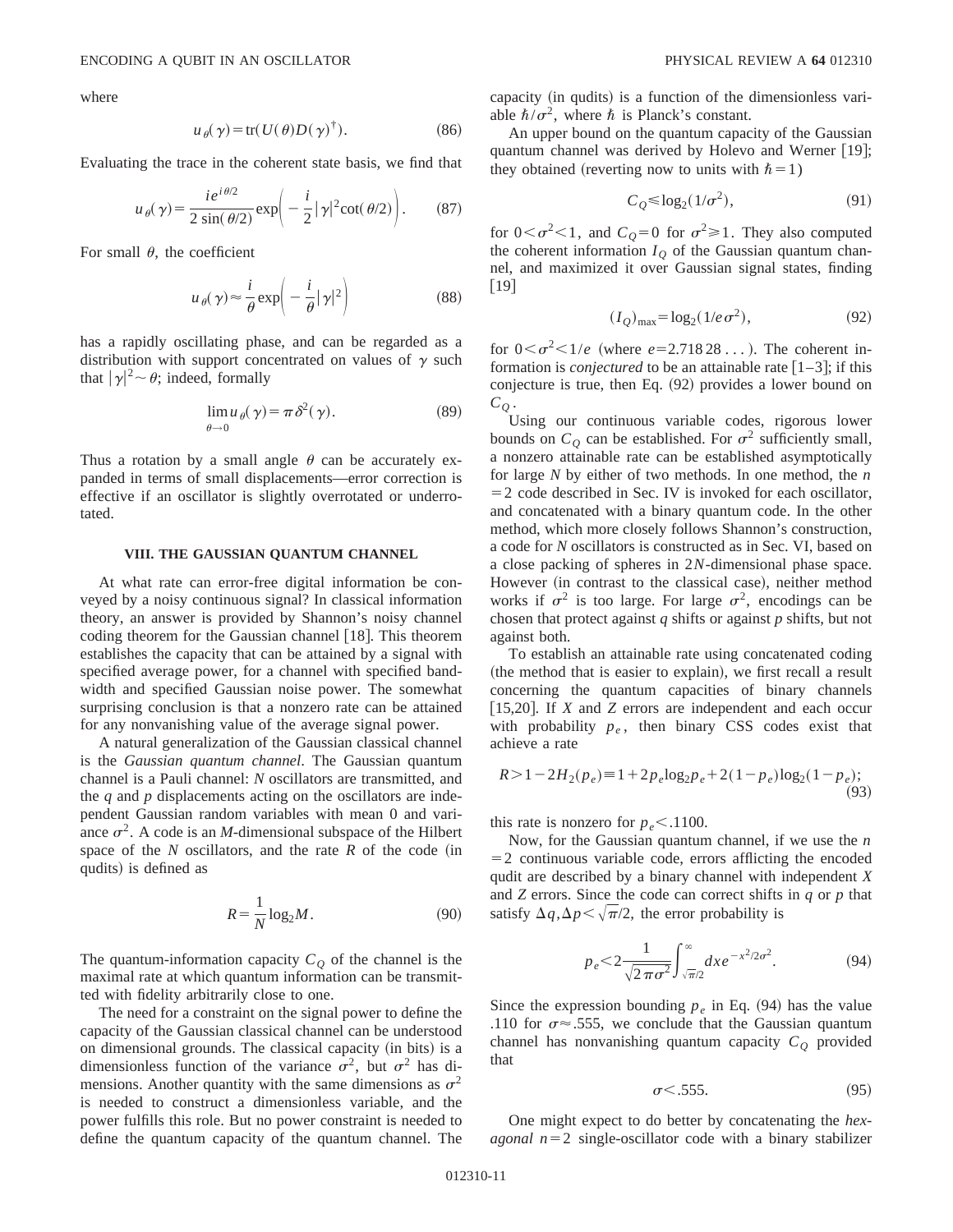code, since the hexagonal code can correct larger shifts than the code derived from a square lattice. For the Gaussian quantum channel, the symmetry of the hexagonal lattice ensures that *X*, *Y*, and *Z* errors afflicting the encoded qudit are equally likely. A shift is correctable if it lies within the ''Voronoi cell'' of the dual lattice, the cell containing all the points that are closer to the origin than to any other lattice site. By integrating the Gaussian distribution over the hexagonal Voronoi cell, we find that the probability  $p_{e \text{ total}}$  of an uncorrectable error satisfies

$$
p_{e,\text{total}} < 1 - \frac{12}{2\pi\sigma^2} \int_0^r dx \int_0^{x/\sqrt{3}} dy e^{-(x^2 + y^2)/2\sigma^2}, \quad (96)
$$

where  $r=(\pi/2\sqrt{3})^{1/2}$  is the size of the smallest uncorrectable shift. For a binary quantum channel with equally likely *X*, *Y*, and  $Z$  errors, it is known  $[21]$  that there are stabilizer codes achieving a nonvanishing rate for  $p_{e,\text{total}}$  < 1905; our bound on  $p_{e,\text{total}}$  reaches this value for  $\sigma \approx .547$ .

Somewhat surprisingly, for very noisy Gaussian quantum channels, square lattice codes concatenated with CSS codes seem to do better than hexagonal codes concatenated with stabilizer codes. The reason this happens is that a CSS code can correct independent *X* and *Z* errors that occur with total probability  $p_{e,\text{total}} = p_X + p_Z - p_X \cdot p_Z$ , which approaches 0.2079>0.1905 as  $p_X = p_Z \to 0.1100$ . For a given value of  $\sigma$ , the qudit encoded in each oscillator will have a lower error probability if the hexagonal code is used. But if the square lattice is used, a higher qudit error rate is permissible, and this effect dominates when the channel is very noisy.

We remark that this analysis is readily extended to more general Gaussian quantum channels. We may consider Pauli channels acting on a single oscillator in which the probability distribution  $P(\alpha, \beta)$  is a more general Gaussian function, not necessarily symmetric in *p* and *q*. In that case, a symplectic transformation (one preserving the commutator of  $p$  and  $q$ ) can be chosen that transforms the covariance matrix of the Gaussian to a multiple of the identity; therefore, this case reduces to that already discussed above. We may also consider channels acting on *N* oscillators that apply shifts in the 2*N*-dimensional phase space, chosen from a Gaussian ensemble. Again there is a symplectic transformation that diagonalizes the covariance matrix; therefore, this case reduces to *N* independent single oscillator channels, each with its own value of  $\sigma^2$ .

#### **IX. SYMPLECTIC OPERATIONS**

To use these codes for fault-tolerant quantum computation, we will need to be able to prepare encoded states, perform error recovery, and execute quantum gates that act on the encoded quantum information. The most difficult task is encoding; we will postpone the discussion of encoding until after we have discussed encoded operations and error recovery.

Suppose, for example, that we have *N* oscillators, each encoding a qunit. We wish to apply  $U(n^N)$  transformations that preserve the code subspace of the *N* qunits. As is typical of quantum codes, we will find that there is a discrete subgroup of  $U(n^N)$  that we can implement "easily;" but to complete a set of universal gates we must add further transformations that are ''difficult.'' In the case of our continuous variable codes, the easy gates will be accomplished using linear optical elements (phase shifters and beam splitters), along with elements that can ''squeeze'' an oscillator. For the ''difficult'' gates we will require the ability to count photons.

The easy gates are the gates in the Clifford group. In general, the Clifford group of a system of *N* qunits is the group of unitary transformations that, acting by conjugation, take tensor products of Pauli operators to tensor products of Pauli operators (one says that they preserve the "Pauli group''). Since for *N* oscillators the tensor products of Pauli operators have the form  $(44)$ , the Clifford group transformations, acting by conjugation, are linear transformations of the *p*'s and *q*'s that preserve the canonical commutation relations. Such transformations are called symplectic transformations. The symplectic group has a subgroup that preserves the photon number

$$
(\text{total photon number}) = \sum_{i=1}^{N} a_i^{\dagger} a_i. \tag{97}
$$

The transformations in this subgroup can be implemented with linear optics  $[22]$ . The full symplectic group also contains ''squeeze operators'' that take an *a* to a linear combination of  $a$ 's and  $a^{\dagger}$ 's; equivalently, the squeeze operators rescale canonical operators by a real number  $\lambda$  along one axis in the quadrature plane, and by  $\lambda^{-1}$  along the conjugate axis, as in (for example)

$$
q_1 \to \lambda q_1, \quad p_1 \to \lambda^{-1} p_1. \tag{98}
$$

With squeezing and linear optics, we can in principle implement any symplectic transformation.

Aside from the symplectic transformations, we will also assume that it is easy to do displacements that shift *q* and *p* by constants. A displacement of  $q_1$  by c is actually the limiting case of a symplectic transformation on two oscillators  $q_1$  and  $q_2$ :

$$
q_1 \rightarrow q_1 + \varepsilon q_2, \quad p_1 \rightarrow p_1 + \varepsilon p_2
$$
  

$$
q_2 \rightarrow q_2 - \varepsilon q_1, \quad p_2 \rightarrow p_2 - \varepsilon p_1,
$$
 (99)

where  $\varepsilon \rightarrow 0$  with  $\varepsilon q_2 = c$  held fixed.

Since for the code with stabilizer generators  $(21)$  the Pauli operators acting on our encoded qunits are  $\bar{X} = e^{ip\alpha}$  and  $\bar{Z}$  $= e^{2\pi i q/n\alpha}$ , the Clifford group transformations acting on *N* qunits constitute a subgroup of the symplectic transformations (including shifts) acting on *N* oscillators, the subgroup that preserves a specified lattice in phase space. Thus we can do any encoded Clifford group gate we please by executing an appropriate symplectic transformation (possibly including a shift).

A similar comment applies to the case of a qunit encoded in a qudit. Since the logical Pauli operators are  $\bar{X} = X^{r_1}$ and  $\bar{Z} = Z^{r_2}$ , each Clifford group transformation in the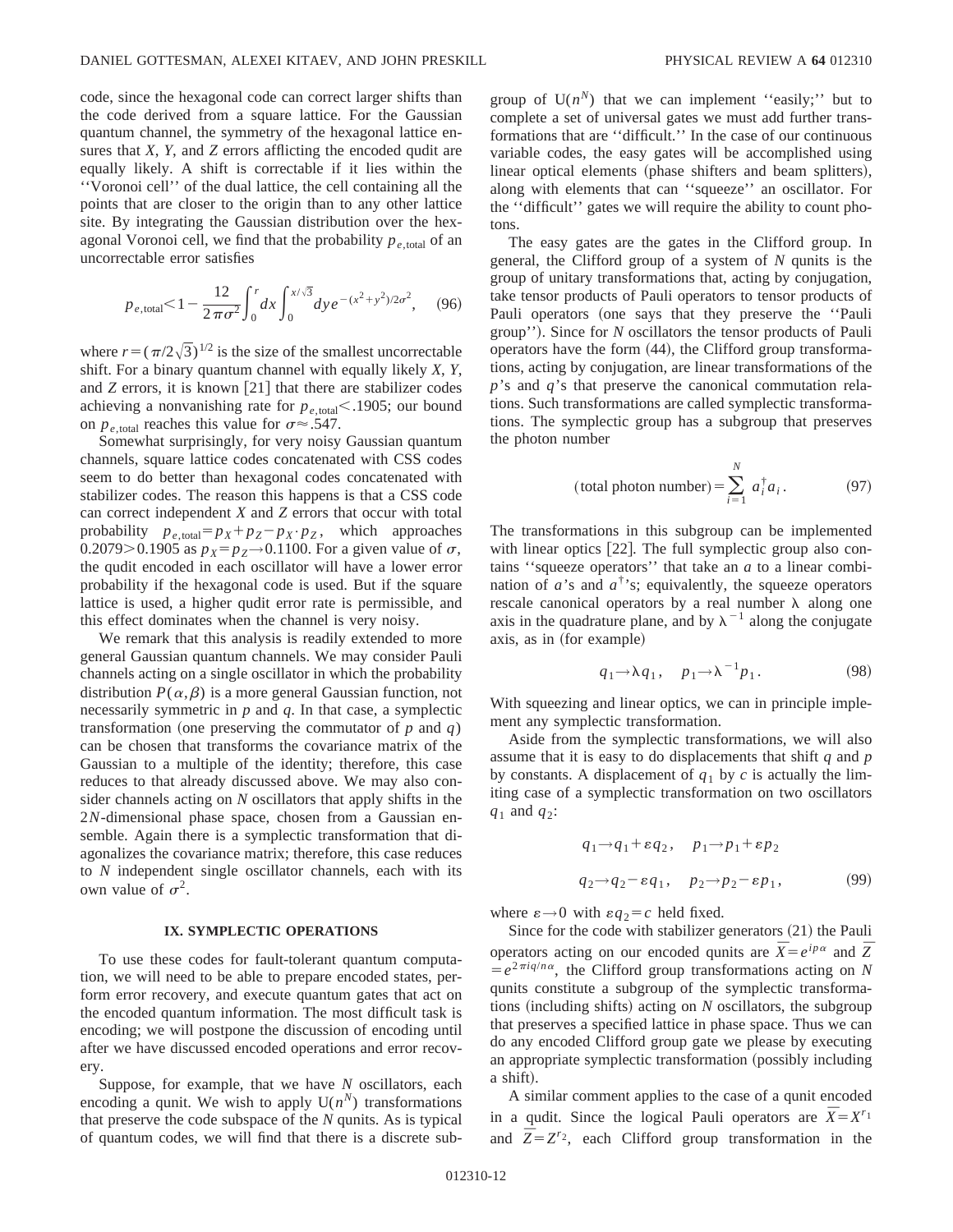*n*-dimensional code space is also a Clifford group transformation on the underlying qudit.

But we must also be sure that our implementation of the Clifford group is *fault tolerant*. In previous discussions of quantum fault tolerance for  $[[N,k,2t+1]]$  codes, the central theme has been that propagation of error from one qudit to another in the same code block must be very carefully controlled  $[23,24]$ . For shift-resistant codes the main issue is rather different. Since each qudit typically has a (small) error anyway, propagation of error from one qudit to another is not necessarily so serious. But what must be controlled is *amplification* of errors—gates that turn small errors into large errors should be avoided.

The Clifford group can be generated by gates that are fault-tolerant in this sense. The Clifford group for qunits can be generated by three elements. The SUM gate is a two-qunit gate that acts by conjugation on the Pauli operators according to

SUM: 
$$
X_1^a X_2^b \rightarrow X_1^a X_2^{b-a}
$$
,  $Z_1^a Z_2^b \rightarrow Z_1^{a+b} Z_2^b$ . (100)

Here qunit 1 is said to be the control of the SUM gate, and qunit 2 is said to be its target; in the binary  $(n=2)$  case, SUM is known as controlled-NOT, or CNOT. The Fourier gate *F* acts by conjugation as

$$
F: \quad X \to Z, \quad Z \to X^{-1}; \tag{101}
$$

for  $n=2$  the Fourier Transform is called the Hadamard gate. The phase gate *P* acts as

$$
P: X \to (\eta) XZ, \quad Z \to Z, \tag{102}
$$

where the *n*-dependent phase  $\eta$  is  $\omega^{1/2}$  if *n* is even and 1 if *n* is odd. Any element of the Clifford group can be expressed as a product of these three generators.  $[In Ref [8]$  another gate *S* was included among the generators of the Clifford group, but in fact the *S* gate can be expressed as a product of SUM gates.)

For an *n*-dimensional system encoded in a continuous variable system, these Clifford group generators can all be realized as symplectic transformations. In the case where the stabilizer generators are symmetric in *q* and *p*,

$$
\bar{X} = \exp\left(-ip\sqrt{\frac{2\pi}{n}}\right), \quad \bar{Z} = \exp\left(iq\sqrt{\frac{2\pi}{n}}\right), \quad (103)
$$

the required symplectic transformations are

$$
SUM: q1\rightarrow q1, p1\rightarrow p1-p2,q2\rightarrow q1+q2, p2\rightarrow p2,F: q $\rightarrow$ p, p $\rightarrow$ -q,  
*P*: q $\rightarrow$ q, p $\rightarrow$ p-q+c, (104)
$$

where the *n*-dependent shift *c* is 0 for *n* even and  $\sqrt{\pi/2n}$  for *n* odd. Under these symplectic transformations, small deviations of *q* and *p* from the stabilizer lattice remain small; in this sense the transformations are fault tolerant.



FIG. 4. Measurement of the error syndrome. (a) To diagnose the *q* shift, an ancilla is prepared in the encoded  $\bar{X} = 1$  state, a SUM gate is executed with the data as control and the ancilla as target, and the position of the ancilla is measured. (b) To diagnose the  $p$  shift, the ancilla is prepared in the  $\overline{Z} = 1$  state, a SUM gate is executed with the ancilla as control and the data as target, and the momentum of the ancilla is measured.

#### **X. ERROR RECOVERY**

If we are willing to destroy the encoded state, then measuring the encoded  $\overline{X}$  or  $\overline{Z}$  is easy—we simply conduct a homodyne measurement of the *q* or *p* quadrature of the oscillator. For example, suppose that we measure *q* for a state in the code subspace. If there are no errors and the measurement has perfect resolution, the only allowed values of *q* will be integer multiples of  $\alpha$ . If there are errors or the measurement is imperfect, classical error correction can be applied to the outcome, by adjusting it to the nearest  $\alpha \cdot k$ , where *k* is an integer. Then the outcome of the measurement of  $\overline{Z}$  is  $\omega^k$ .

To diagnose errors in a coded data state, we must measure the stabilizer generators. This measurement can be implemented by ''feeding'' the errors from the code block to a coded ancilla, and then measuring the ancilla destructively, following the general procedure proposed by Steane  $[25]$ (see Fig. 4). For example, to measure the generator  $e^{2\pi i q/\alpha}$ (i.e., the value of *q* modulo  $\alpha$ ), we prepare the ancilla in the state  $(|\overline{0}\rangle + |\overline{1}\rangle)/\sqrt{2}$ , the equally weighted superposition of all  $|q=s \cdot \alpha\rangle$ , *s* being an integer. Then a SUM gate is executed with the data as control and the ancilla as target acting according to

$$
q_2 \rightarrow q_1 + q_2, \tag{105}
$$

where  $q_1, q_2$  are the values of  $q$  for the data and ancilla respectively, prior to the execution of the SUM gate. By measuring *q* of the ancilla, the value of  $q_1 + q_2$  is obtained, and this value modulo  $\alpha$  determines the shift that should be applied to the data to recover from the error.

Similarly, to measure the stabilizer generator  $e^{inp\alpha}$ , we prepare the ancilla in the state  $|\overline{0}\rangle$ , the equally weighted superposition of all  $|p = s \cdot 2\pi/n\alpha\rangle$ , *s* being an integer. Then a SUM gate is executed with the ancilla as control and the data as target. Finally, the *p* quadrature of the ancilla is measured. The outcome reveals the value of  $p_2 - p_1$  prior to the SUM gate, where  $p_1$  is the momentum of the data, and  $p_2$  is the momentum of the ancilla. The measured value modulo  $2\pi/n\alpha$  then determines the shift that should be applied to the data to recover from the error.

Of course, the ancilla used in the syndrome measurement can also be faulty, resulting in errors in the syndrome and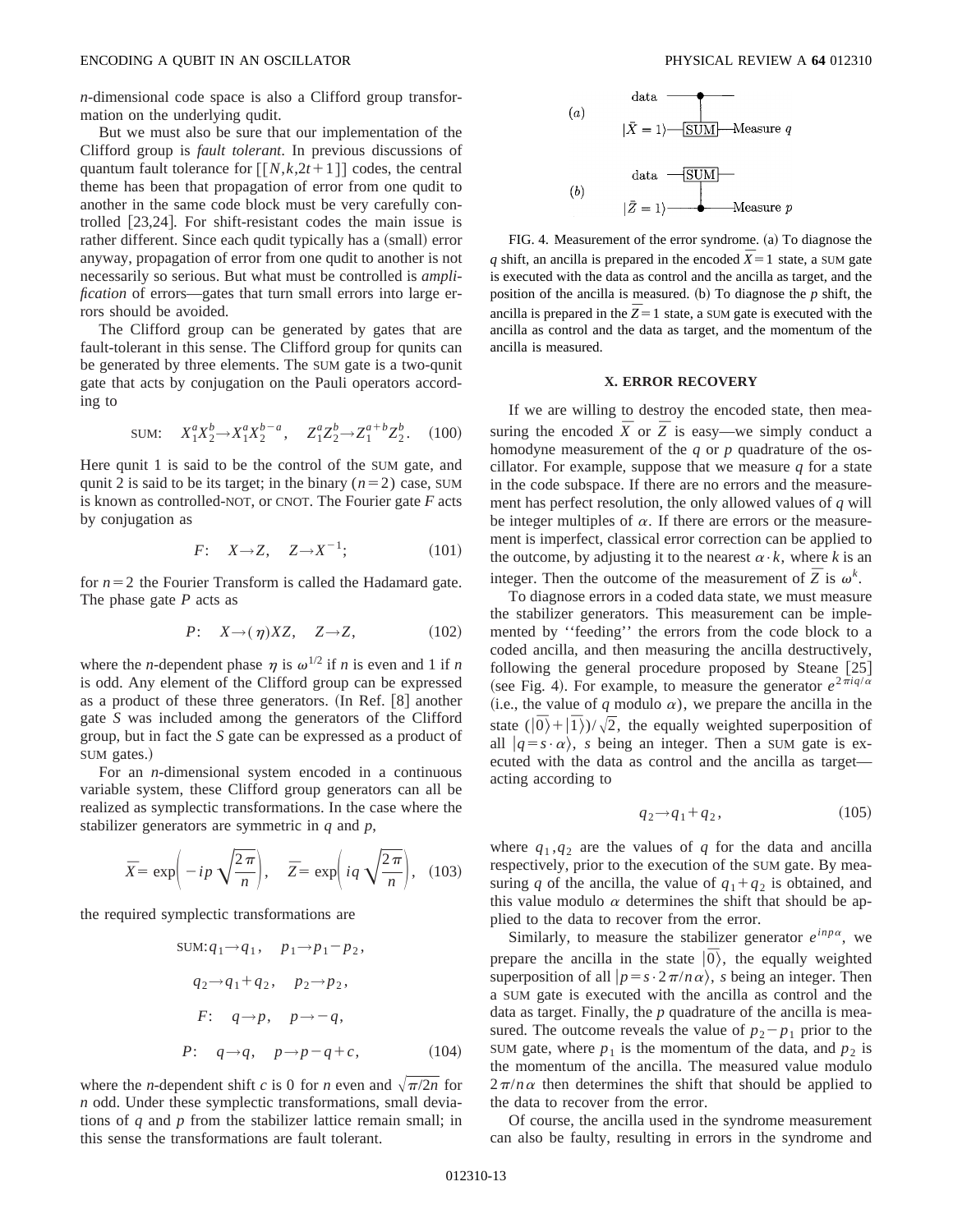imperfect recovery. Similarly, the measurement itself will not have perfect resolution, and the shift applied to recover will not be precisely correct. Furthermore, as is discussed in Sec. V, the ideal code words are unphysical nonnormalizable states, so that the encoded information will always be carried by approximate code words. For all these reasons, deviations from the code subspace are unavoidable. But if a fresh supply of ancilla oscillators is continuously available, we can prevent these small errors from accumulating and eventually damaging the encoded quantum information.

# **XI. UNIVERSAL QUANTUM COMPUTATION**

Symplectic transformations together with homodyne measurements are adequate for Clifford group computation and for error recovery (assuming we have a supply of encoded states). But to achieve universal computation in the code space, we need to introduce additional operations. Fortunately, the quantum optics laboratory offers us another tool that can be used to go beyond the symplectic computational model—the ability to count photons.

There are a variety of ways in which photon counting can be exploited to complete a universal set of fault-tolerant gates. We will describe two possible ways, just to illustrate how universal fault-tolerant quantum computation might be realized with plausible experimental tools. For this discussion, we will consider the binary case  $n=2$ .

### **A. Preparing a Hadamard eigenstate**

We can complete the universal gate set if we have the ability to prepare eigenstates of the Hadamard operator *H* [26,27]. For this purpose it suffices to be able to *destructively* measure *H* of an encoded qudit. Assuming we are able to prepare a supply of the encoded  $\overline{Z}$  eigenstate  $|\overline{0}\rangle$ , we can make an encoded Einstein-Podolsky-Rosen (EPR) pair using symplectic gates. Then by destructively measuring *H* for one encoded qudit in the pair, we prepare the other qudit in an encoded eigenstate of *H* with the known eigenvalue.

But how can we destructively measure *H*? The Hadamard gate acts by conjugation on the encoded Pauli operators according to

$$
H: \quad \bar{X} \to \bar{Z}, \quad \bar{Z} \to \bar{X}.
$$
 (106)

If we use the code that treats *q* and *p* symmetrically so that  $\bar{X} = \exp(-ip\sqrt{\pi})$  and  $\bar{Z} = \exp(iq\sqrt{\pi})$ , then the Hadamard gate can be implemented by the symplectic transformation.

$$
q \to p, \quad p \to -q \tag{107}
$$

(recalling that  $\bar{X}^2 = \bar{Z}^2 = I$  on the code subspace). This transformation is just the Fourier transform

$$
F: \quad \exp\left(i\frac{\pi}{2}a^{\dagger}a\right) \tag{108}
$$

(where  $a^{\dagger}a$  is the photon number), which describes the natural evolution of the oscillator for one quarter cycle. Thus the phase of the Hadamard operator is simply the photon number modulo four; we can measure the eigenvalue of the encoded Hadamard transformation by counting photons.

In fact the photon number in the code space is even—all code words are invariant under a 180° rotation in the quadrature plane. Because of this feature, the preparation of the Hadamard eigenstate has some fault tolerance built in; if the photon count is off by one, the number will be odd and an error will be detected. In that case we reject the state we have prepared and make a new attempt. If the photon number is large, then obtaining a reliable determination of the photon number modulo four will require highly efficient photodetection. But on the other hand, the photon number need not be very large — the mean value of  $a^{\dagger}a$  is about  $\Delta^{-2}$ , where  $\Delta$ is the squeeze factor, and we have seen that the intrinsic error rate due to imperfect squeezing is quite small for  $\Delta \sim 1/4$ , or  $\langle a^\dagger a \rangle \sim 16.$ 

An alternative to preparing an encoded EPR pair and destructively measuring one member of the pair is to prepare  $|\overrightarrow{0}\rangle$  and then perform a quantum nondemolition measurement of the photon number modulo 4. This might be done by coupling the oscillator to a two-level atom as proposed in Ref. [28]. Indeed, since only one bit of information needs to be collected (the photon number is either  $0$  or  $2$  modulo 4), the measurement could be made in principle by reading out a single atom. Suppose that the coupling of oscillator to atom is described by the perturbation

$$
H' = \lambda a^{\dagger} a \sigma_z, \qquad (109)
$$

where  $\sigma_z = -1$  in the atomic ground state  $|g\rangle$  and  $\sigma_z = 1$  in the atomic excited state  $|e\rangle$ . By turning on this coupling for a time  $t = \pi/4\lambda$ , we execute the unitary transformation

$$
U = \exp[-i(\pi/4)a^{\dagger}a\sigma_z].
$$
 (110)

Then the atomic state  $(|g\rangle + |e\rangle)/\sqrt{2}$  evolves as

$$
U: \frac{1}{\sqrt{2}}(|g\rangle + |e\rangle) \rightarrow \frac{1}{\sqrt{2}} e^{ia^{\dagger}a\pi/4}(|g\rangle + e^{-ia^{\dagger}a\pi/2}|e\rangle).
$$
\n(111)

By measuring the atomic state in the basis  $(|g\rangle \pm |e\rangle)/\sqrt{2}$ , we read out the value of the photon number modulo  $4$  (assumed to be either  $2$  or  $4$ ). Since this is a nondemolition measurement, it can be repeated to improve reliability. By measuring the photon number mod 4 many times (perhaps with rounds of error correction in between the measurements), we obtain a Hadamard eigenstate with excellent fidelity.

How does the ability to construct the Hadamard eigenstate enable us to achieve universal quantum computation? We can make contact with constructions that have been described previously in the literature by observing that the Hadamard eigenstate can be transformed by applying symplectic gates to the " $\pi/8$ -phase state." First note that the two Hadamard eigenstates can be converted to one another by applying the encoded gate  $\overline{XZ}$ , which can be implemented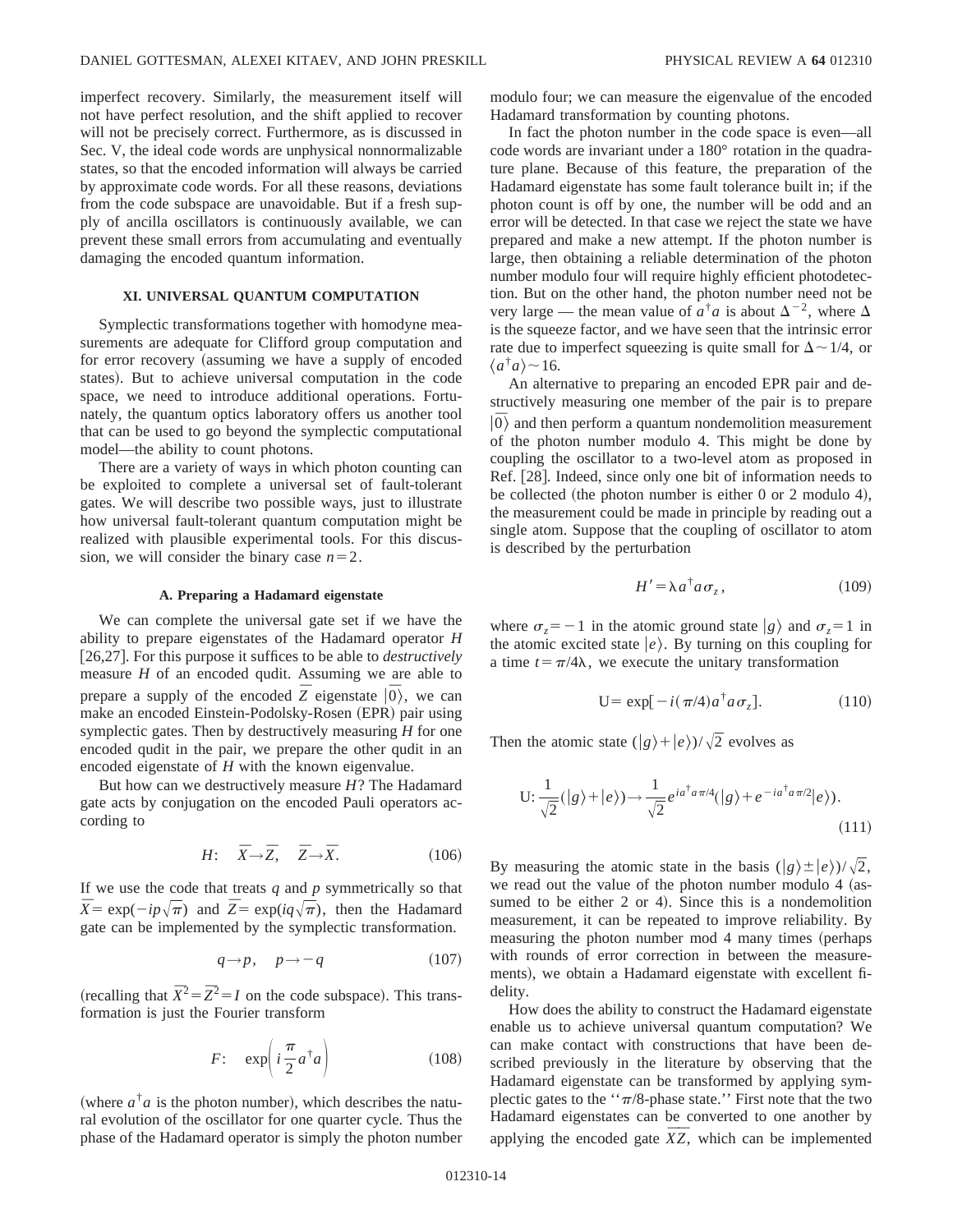

FIG. 5. Implementation of the *S* gate. An ancilla is prepared in the state  $|\psi_{\pi/8}\rangle$ , and a CNOT gate is executed with the data as control and the ancilla as target; then the ancilla is measured in the basis  $\{|0\rangle, |1\rangle\}$ . A *P* gate is applied to the data conditioned on the measurement outcome.

by shifting both *p* and *q*. Therefore it is sufficient to consider the eigenstate corresponding to the eigenvalue 1,

$$
|\psi_{H=1}\rangle = \cos(\pi/8)|0\rangle + \sin(\pi/8)|1\rangle. \tag{112}
$$

By applying the symplectic single-qudit gate

$$
H \cdot P^{-1} = \frac{1}{\sqrt{2}} \begin{pmatrix} 1 & 1 \\ 1 & -1 \end{pmatrix} \cdot \begin{pmatrix} 1 & 0 \\ 0 & -i \end{pmatrix} = \frac{1}{\sqrt{2}} \begin{pmatrix} 1 & -i \\ 1 & i \end{pmatrix},
$$
\n(113)

we obtain the  $\pi/8$  state

$$
|\psi_{\pi/8}\rangle = \frac{1}{\sqrt{2}} (e^{-i\pi/8} |0\rangle + e^{i\pi/8} |1\rangle). \tag{114}
$$

Now this  $\pi/8$  state can be used to perform the nonsymplectic phase gate

$$
S = \begin{pmatrix} e^{-i\pi/8} & 0 \\ 0 & e^{i\pi/8} \end{pmatrix},
$$
 (115)

which completes the universal gate set  $[29,30]$ . The gate is constructed by executing the circuit shown in Fig. 5. We perform a CNOT gate with the arbitrary single-qudit state  $|\psi\rangle = a|0\rangle + b|1\rangle$  as the control, and the  $\pi/8$  phase state as the target; then the target qudit is measured in the basis  $\{|0\rangle, |1\rangle\}$ . If the measurement outcome is  $|0\rangle$  (which occurs with probability  $1/2$ ), then the control qudit has become  $ae^{i\pi/8}|0\rangle + be^{-i\pi/8}|1\rangle = S|\psi\rangle$  and we are done. If the measurement outcome is  $|1\rangle$ , then the control qudit has become  $ae^{-i\pi/8}|0\rangle + be^{i\pi/8}|1\rangle$ , and we obtain  $S|\psi\rangle$  by applying the symplectic single-qudit gate

$$
e^{-i\pi/4}P = \begin{pmatrix} e^{-i\pi/4} & 0 \\ 0 & e^{i\pi/4} \end{pmatrix}.
$$
 (116)

Completing the universal gate set by measuring the Hadamard transformation has some drawbacks. For one thing, while photon number modulo four corresponds to the Hadamard eigenvalue in the ideal code space, this correspondence will not apply to approximate code words unless they are of a special type.

Recall that the imperfections of the code words arising from finite squeezing can be described by an ''embedded error''  $|\eta\rangle$  as in Eq. (40); a Gaussian approximate code word has a Gaussian embedded error

$$
\eta(u,v) = \frac{1}{\sqrt{\pi \Delta \kappa}} \exp\left(-\frac{1}{2} (u^2/\Delta^2 + v^2/\kappa^2)\right), \quad (117)
$$

where  $\Delta$  is the width in *q* and  $\kappa$  is the width in *p*. Symplectic gates act separately on the encoded qudit and the ''embedded error''  $|\eta\rangle$ ; for example, the Fourier transform gate and the SUM gate act on the error according to

$$
F: |u, v\rangle \to |v, -u\rangle,
$$
  
SUM:  $|u_1, v_1; u_2, v_2\rangle \to |u_1, v_1 + v_2; u_2 - u_1, v_2\rangle.$  (118)

By measuring the photon number modulo 4, we actually measure the *product* of the eigenvalue of the Hadamard gate acting on the code word and the eigenvalue of *F* acting on the embedded error. The latter always equals 1 *if* we use symmetrically squeezed code words, with  $\Delta = \kappa$ .

Symmetric squeezing is not in itself sufficient to ensure that the measurement of the photon number modulo 4 will prepare the desired encoded Hadamard eigenstate. We also need to consider how the embedded error is affected by the preparation of the EPR pair that precedes the measurement. To prepare the EPR pair, we use the SUM gate. Suppose that we start with two symmetrically squeezed states. Then the SUM gate yields the error wave function

$$
\eta'(u_1, v_1; u_2, v_2) = \exp\{-\left[u_1^2 + (v_1 - v_2)^2 + (u_1 + u_2)^2 + v_2^2\right]/\Delta^2\}.
$$
\n(119)

Not only is it not symmetric, but the error is entangled between the two oscillators. The Fourier transform measurement will not give the desired result when applied to either oscillator.

To ameliorate this problem, we could perform error correction after the preparation of the EPR pair and before the measurement, where the error correction protocol has been designed to produce symmetrically squeezed states. Or we could avoid preparing the EPR state by using the nondemolition measurement of photon number modulo 4, as described above.

# **B. Preparing a cubic phase state**

Now we will describe another way to use photon counting to implement nonsymplectic gates, which is less sensitive to the code word quality. Again, we will complete the universal gate set by constructing the  $\pi/8$  phase gate *S*.

For our binary  $(n=2)$  code, the code subspace has the basis

$$
|\overline{0}\rangle = \sum_{s=-\infty}^{+\infty} |q=2s\,\alpha\rangle,
$$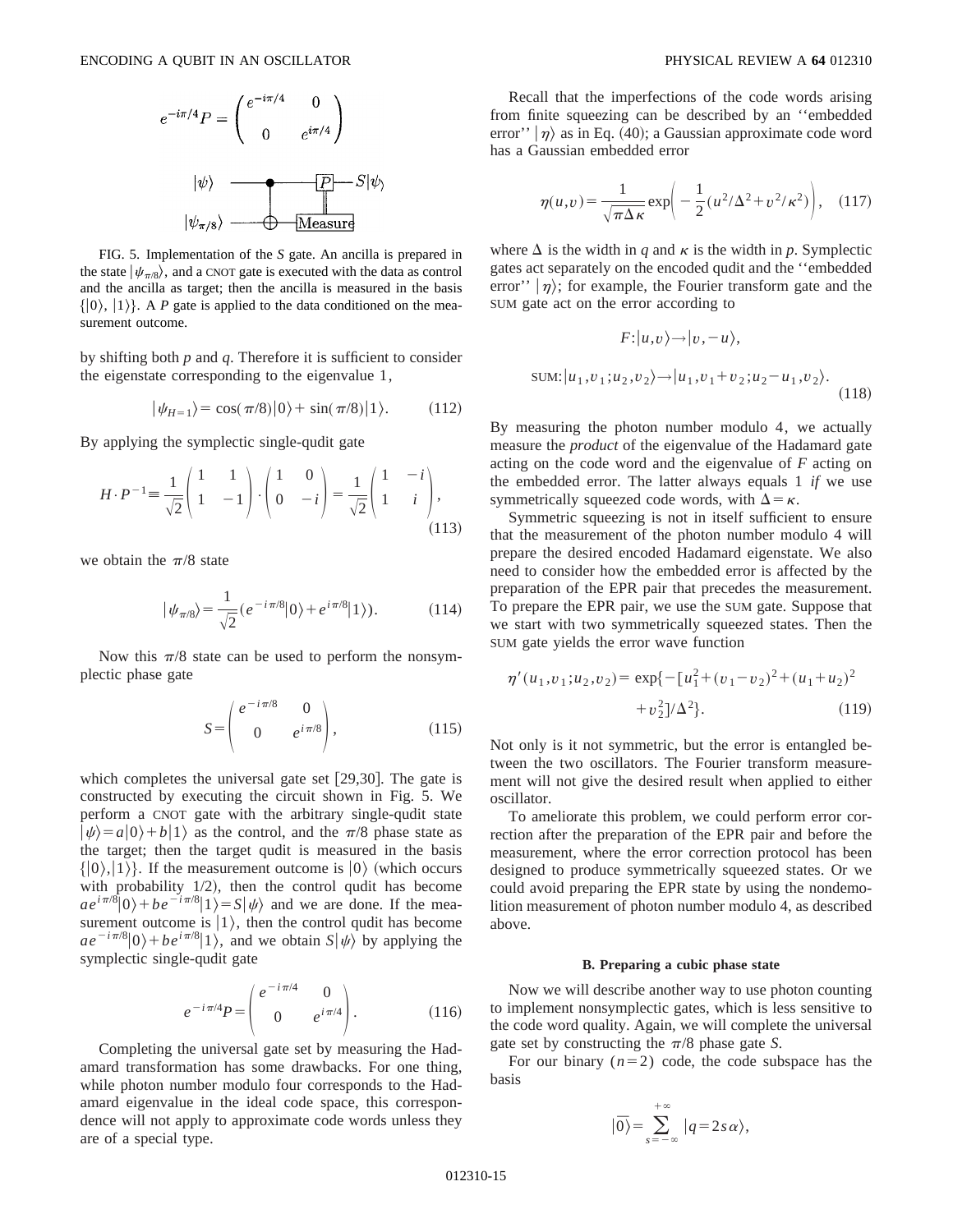

FIG. 6. Implementation of the cubic phase gate. An ancilla is prepared in the state  $|\gamma\rangle$ , and a  $\text{SUM}^{-1}$  gate is executed with the data as control and the ancilla as target; then the position of the ancilla is measured. A symplectic gate  $U(a)$  is then applied to the data, conditioned on the outcome *a* of the measurement.

$$
|\overline{1}\rangle = \sum_{s=-\infty}^{+\infty} |q = (2s+1)\alpha\rangle.
$$
 (120)

(For now we ignore the embedded error due to imperfect squeezing; it will be taken into account later.) An *S* gate acting on the encoded qudit is implemented (up to an irrelevant overall phase) by the unitary operator

$$
W = \exp\left(\frac{i\pi}{4} \left[2(q/\alpha)^3 + (q/\alpha)^2 - 2(q/\alpha)\right]\right). \quad (121)
$$

Indeed, we can check that

$$
2x3 + x2 - 2x(mod8) = \begin{cases} 0, & \text{if } x = 2s \\ 1, & \text{if } x = 2s + 1 \end{cases}
$$
 (122)

The operator *W* is the product of a symplectic gate and the cubic phase gate

$$
V_{\gamma} = \exp(i\,\gamma q^3),\tag{123}
$$

where  $\gamma = \pi/(2\alpha^3)$ . But how do we implement the cubic gate? In fact, if we are able to prepare a ''cubic phase state''

$$
|\gamma\rangle = \int dx e^{i\gamma x^3} |x\rangle, \qquad (124)
$$

then we can perform the gate  $V_{\gamma}$  by executing the circuit shown in Fig. 6.

To understand how the circuit works, consider the more general problem of implementing a phase gate that acts on the position eigenstates according to

$$
V_{\phi}:|q\rangle \rightarrow e^{i\phi(q)}|q\rangle \tag{125}
$$

(where  $\phi(q)$  is a real-valued function), using the prepared phase state

$$
|\phi\rangle = \int dx e^{i\phi(x)}|x\rangle.
$$
 (126)

If we perform the gate  $\text{SUM}^{-1}$  with position eigenstate  $|q\rangle$ as control and  $|\phi\rangle$  as target, and then measure the position of the target obtaining the outcome  $|a\rangle$ , the state of the control oscillator has become  $e^{i\phi(q+a)}|q\rangle$ . We can therefore complete the construction of  $V_{\phi}$  by applying the transformation

$$
U(a) = e^{i[\phi(q) - \phi(q+a)]}.
$$
 (127)

If the function  $\phi(q)$  is cubic, then the argument of the exponential is quadratic and hence  $U(a)$  is a symplectic transformation.

Now the problem of implementing universal quantum computation in the code subspace has been reduced to the problem of preparing the cubic phase state  $|\gamma\rangle$ . We can accomplish this task by preparing an EPR pair, and then performing a suitable photon counting measurement (a nonideal homodyne measurement) on one member of the pair.

Of course, the EPR pair will not be perfect. To be definite, let us suppose (although this assumption is not really necessary) that it is a Gaussian state

$$
\left| \psi_{\sigma_p, \sigma_q} \right\rangle = \left( \frac{\sigma_p}{\pi \sigma_q} \right)^{1/2} \int dq_1 dq_2 \exp \left[ -\frac{1}{2} \sigma_p^2 \left( \frac{q_1 + q_2}{2} \right)^2 \right]
$$

$$
\times \exp \left[ -\frac{1}{2} (q_1 - q_2)^2 / \sigma_q^2 \right] | q_1, q_2 \rangle \tag{128}
$$

with  $\sigma_p$ ,  $\sigma_q \ll 1$ .

Now suppose that the second oscillator is mixed with a coherent light beam, resulting in a large shift in momentum,

$$
|\psi\rangle \rightarrow e^{iwq}|\psi\rangle, \quad w \gg \sigma_q^{-1}, \sigma_p^{-1}; \quad (129)
$$

then the photon number is measured and *n* photons are detected. Thus the state of the first oscillator becomes (up to normalization)

$$
|\psi_1^{(n)}\rangle \approx \left(\frac{\sigma_p}{\pi \sigma_q}\right)^{1/2} \int dq_1 |q_1\rangle e^{-1/2 \sigma_p^2 q_1^2}
$$
  
 
$$
\times \int dq_2 \varphi_n^*(q_2) e^{iwq_2} e^{-1/2(q_1 - q_2)^2/\sigma_q^2}, \quad (130)
$$

where  $|\varphi_n\rangle$  denotes the photon number eigenstate, the eigenstate with eigenvalue  $n + \frac{1}{2}$  of the Hamiltonian  $H = \frac{1}{2} (p^2)$  $+q^{2}$ ).

We can evaluate the  $q_2$  integral in Eq. (130) by appealing to the semiclassical approximation. For  $q_2$  in the classically allowed region and far from the classical turning points, we may write

$$
\varphi_n^*(q_2) \sim \frac{1}{\sqrt{2\pi p(q_2)}} \exp\left(-i \int^{q_2} dx p(x)\right)
$$

$$
+ \frac{1}{\sqrt{2\pi p(q_2)}} \exp\left(+i \int^{q_2} dx p(x)\right), \quad (131)
$$

where

$$
p(x) = \sqrt{2n + 1 - x^2}.
$$
 (132)

For  $w \ge \sigma_q^{-1}$ , the rapid phase oscillations strongly suppress the contribution to the integral arising from the left-moving part of  $\varphi^{(n)}(q_2)$ . A contribution from the right-moving part survives provided that

$$
|p(q_1) - w| < \sigma_q^{-1} \,. \tag{133}
$$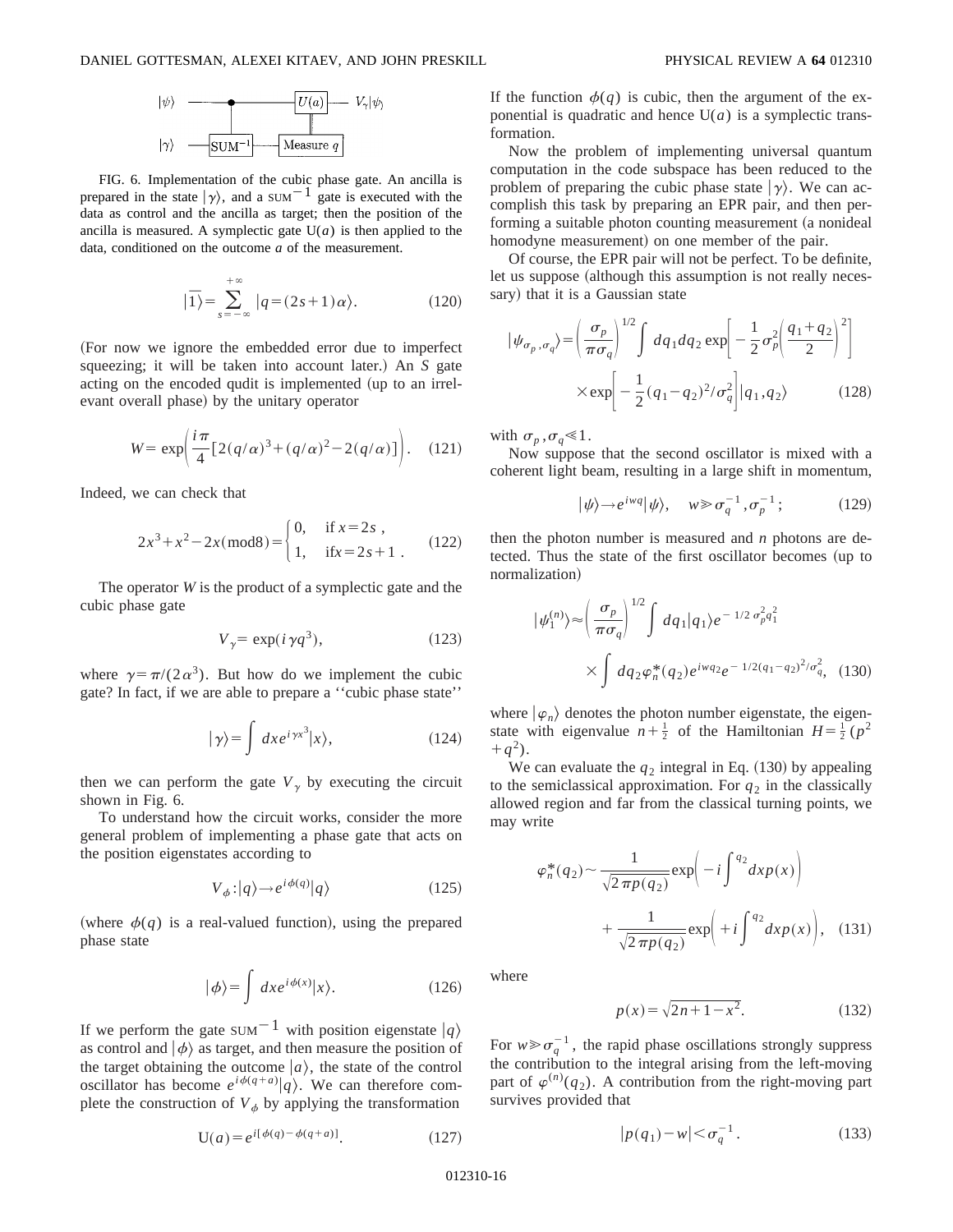When this condition is satisfied, it is a reasonable approximation to replace the Gaussian factor  $e^{-1/2(q_1-q_2)^2/\sigma_q^2}$  in the  $q_2$  integral by  $\sqrt{2\pi\sigma_q^2} \delta(q_1-q_2)$ , so that we obtain

$$
|\psi_1^{(n)}\rangle \approx (2\sigma_p \sigma_q)^{1/2} \int dq_1|q_1\rangle e^{-1/2\sigma_p^2 q_1^2} \frac{1}{\sqrt{2\pi p(q_1)}}
$$

$$
\times \exp\left(-i \int^{q_1} dx [p(x)-w]\right).
$$
 (134)

The probability that *n* photons are detected is given by the norm of this  $|\psi_1^{(n)}\rangle$ . The values of *n* that occur with appreciable probability satisfy Eq. (133) for some  $q_1$  with  $|q_1|$  $\langle \sigma_p^{-1}$ ; thus typical measurement outcomes are in the range

$$
n + \frac{1}{2} \sim \frac{1}{2} (w \pm \sigma_q^{-1})^2 + \frac{1}{2} \sigma_p^{-2},
$$
 (135)

with a flat probability distribution

$$
\text{Prob}(n) = \langle \psi_1^{(n)} | \psi_1^{(n)} \rangle \sim \frac{\sigma_q}{w}.
$$
 (136)

Heuristically, after the momentum shift is applied, the oscillator that is measured has momentum of order  $w \pm \sigma_q^{-1}$ , and position of order  $\sigma_p^{-1}$ , so that the value of the energy is *n*  $+\frac{1}{2} = \frac{1}{2}(p^2+q^2) \sim \frac{1}{2}(w \pm \sigma_q^{-1})^2 + \frac{1}{2} \sigma_p^{-2}$ .

For a particular typical outcome of the photon-counting measurement, since  $|\psi_1^{(n)}\rangle$  has its support on  $|q_1| < \sigma_p^{-1}$  $\leq w$ , we can Taylor expand *p*(*x*) about  $x = q_1$  to express  $|\psi_1^{(n)}\rangle$  as

$$
\psi_1^{(n)}(q_1) \propto \exp\left(-i \int_1^{q_1} (\sqrt{(2n+1) - x^2} - w) dx\right)
$$

$$
\propto \exp\left(\frac{i}{6\sqrt{2n+1}} q_1^3 - i(\sqrt{2n+1} - w) q_1 + O(q_1^5/w^3)\right).
$$
(137)

This is a cubic phase state to good precision if *w* is large enough.

The coefficient  $\gamma'$  of  $q_1^3$  in the phase of  $\psi_1$  is of order  $n^{-1/2}$ , while the phase  $\gamma$  of the operator  $V_{\gamma}$  that we wish to execute is of order one. However, we can construct  $V_{\gamma}$  from  $V_{\gamma'}$  as

$$
V_{\gamma} = (S_{\gamma/\gamma'})^{-1} V_{\gamma'}(S_{\gamma/\gamma'}),
$$
\n(138)

where  $S_r$  is a squeeze operation that acts according to

$$
S_r: q \to (r)^{1/3}q,
$$
  
\n
$$
p \to (r)^{-1/3}p.
$$
\n(139)

Alternatively, we could squeeze the phase state  $|\gamma\rangle$  before we use it to implement the cubic phase gate.

Is this procedure fault tolerant? Before considering the errors introduced during the implementation of the cubic phase gate, we should check that the gate does not catastrophically amplify any preexisting errors. In general, a phase gate can transform a small position shift error into a potentially dangerous momentum shift error. Commuting  $V(\phi) = e^{i\phi(q)}$  through the shift operator  $e^{-iup}$ , we find

$$
e^{i\phi(q)}e^{-iup} = e^{-iup}e^{if_u(q)}e^{i\phi(q)}, \qquad (140)
$$

where  $f_u(q) = \phi(q+u) - \phi(q)$ ; the operator  $e^{if_u(q)}$  can be expanded in terms of momentum shift operators of the form  $e^{ivq}$  by evaluating the Fourier transform

$$
\widetilde{f}_u(v) = \int \frac{dq}{2\pi} e^{i(f_u(q) - vq)}.
$$
\n(141)

Assuming we use a code where the parameter  $\alpha$  is of order one, uncorrectable errors will be likely if  $\tilde{f}_u(v)$  has significant support on values of *v* that are order one.

Suppose that  $V(\phi)$  acts on an approximate code word whose wave function is concentrated on values of *q* in the domain  $|q| \leq L$ . Phase cancellations will strongly suppress  $\tilde{f}_u(v)$ , unless the stationary phase condition  $f'_u(q) = v$  is satisfied for some value of *q* in the domain of the approximate code word. Therefore,  $V(\phi)$  can propagate a preexisting position shift *u* to a momentum shift error of magnitude

$$
|v| \sim \max_{|q| \le L} |f'_u(q)|. \tag{142}
$$

The cubic phase gate needed to implement the encoded *S* gate is  $W = e^{i\phi(q)}$ , where  $\phi(q) = \pi q^3/2\alpha^3$ , so that  $f_u(q)$  $=3\pi uq^{2}/2\alpha^{3}+\cdots$  (ignoring small terms linear and constant in *q*), and  $f'_u(q) = 3 \pi uq/\alpha^3$ ; the gate transforms the position shift *u* to a momentum shift

$$
v \sim 3\pi L u / \alpha^3. \tag{143}
$$

For  $\alpha$  of order one, then, to ensure that  $\nu$  is small we should use approximate code words with the property that the typical embedded position shift *u* satisfies

$$
|u| \ll L^{-1}.\tag{144}
$$

In particular, if the approximate code word's embedded errors are Gaussian, where  $\kappa$  is the typical size of a momentum shift and  $\Delta$  is the typical size of a position shift, we require

$$
\Delta \ll \kappa. \tag{145}
$$

We assume that shift errors due to other causes are no larger than the embedded error.

In the circuit Fig. 6 that implements the cubic phase gate, position shift errors in either the encoded state  $|\psi\rangle$  or the ancilla state  $|\gamma\rangle$  might cause trouble. A shift by *u* in  $|\psi\rangle$  is transformed to a phase error  $e^{if_u(q)}$ , and a shift by *u* in  $|\gamma\rangle$ infects  $|\psi\rangle$  with a phase error  $e^{if_u(q+a)}$ . Therefore, we should require that position shift errors in both  $|\psi\rangle$  and  $|\gamma\rangle$  satisfy the criterion  $(144)$ , where *L* is the larger of the two wave packet widths.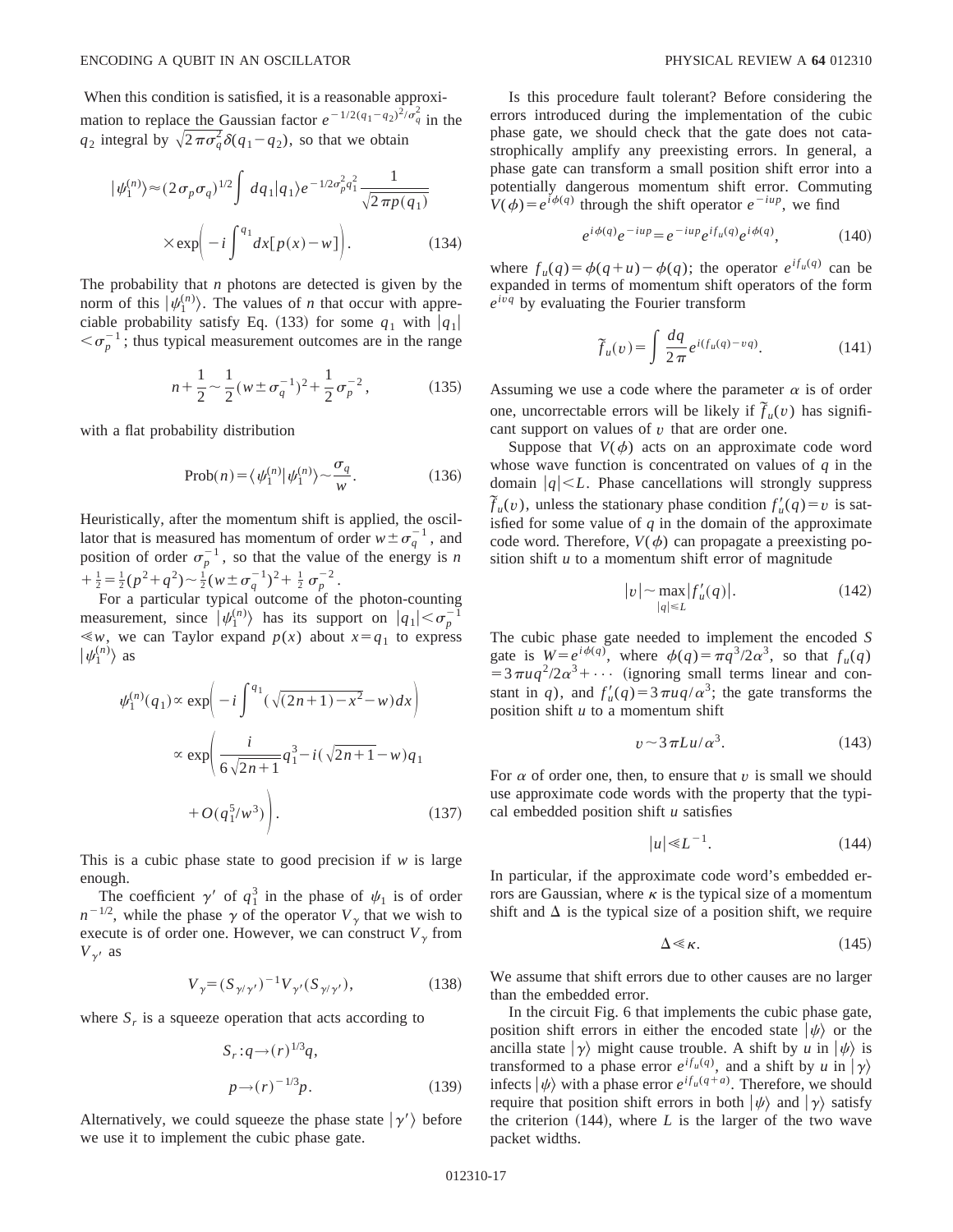### DANIEL GOTTESMAN, ALEXEI KITAEV, AND JOHN PRESKILL PHYSICAL REVIEW A **64** 012310

When a cubic phase state is prepared by measuring half of an EPR pair, the packet width is of order  $\sigma_p^{-1}$  and typical position shift errors have  $u \sim \sigma_q$ . However, we must also take into account that either the encoded state or the ancilla must be squeezed as in Eq.  $(139)$ . Suppose that the ancilla is squeezed, by a factor of order  $n^{1/6} \sim w^{1/3}$ ; the wave packet is rescaled so that, after squeezing, the width  $L<sup>3</sup>$  and the typical shifts  $u'$  are given by

$$
L' \sim \sigma_p^{-1} w^{-1/3}, \quad u' \sim \sigma_q w^{-1/3}.
$$
 (146)

Then the condition  $|u'| \ll L'^{-1}$  is satisfied provided that  $\sigma_q$  $\ll \sigma_p w^{2/3}$ . We also require that the rescaled packet has a large width compared to 1, or  $\sigma_p \ll w^{-1/3}$ .

For the derivation of Eq.  $(137)$ , we used the approximations  $w\sigma_q \ge 1$  and  $w\sigma_p \ge 1$ . We also need to check that the remainder terms in the Taylor expansion give rise to a phase error that is acceptably small. This error has the form  $e^{if(q_1)}$ , where  $f(q_1) = O(q_1^5/w^3)$ , corresponding to a momentum shift

$$
v \sim f'(q_1) \sim \sigma_p^{-4} w^{-3}.
$$
 (147)

Squeezing amplifies this momentum shift error to  $v'$  $\sim v \, w^{1/3} \sim \sigma_p^{-4} w^{-8/3}$ , which will be small compared to 1 provided that  $\sigma_p \gg w^{-2/3}$ . To summarize, our implementation of the cubic phase gate works well if the approximate code words have embedded errors satisfying  $\Delta \ll \kappa$ , and if widths  $\sigma_q$  and  $\sigma_p$  of the approximate EPR state satisfy  $w \ge \sigma_q^{-1}$  and

$$
w^{-1/3} \gg \sigma_p \gg w^{-2/3}.\tag{148}
$$

Finally, how accurately must we count the photons? An error  $\Delta n$  in the photon number results in a phase error  $e^{ivq_1}$ with  $|v| \sim n^{-1/2} \Delta n$  in  $\psi_1^{(n)}(q_1)$ , which will be amplified by squeezing to  $|v'| \sim |v| w^{1/3} \sim n^{-1/3} \Delta n$ . Therefore, the precision of the photon number measurement should satisfy

$$
\Delta n \ll n^{1/3} \tag{149}
$$

to ensure that this error is acceptably small.

### **C. Purification**

Either of the above two methods could be used to implement a nonsymplectic phase transformation that completes the universal gate set. Of course, experimental limitations might make it challenging to execute the gate with very high fidelity. One wonders whether it is possible to refine the method to implement fault-tolerant universal gates of improved fidelity.

In fact, such refinements are possible. We have seen that we can reach beyond the symplectic transformations and achieve universal quantum computation if we have a supply of appropriate ''nonsymplectic states'' that cannot be created with the symplectic gates. If the nonsymplectic states have the right properties, then we can carry out a purification protocol to distill from our initial supply of noisy nonsymplectic states a smaller number of nonsymplectic states with much better fidelity  $[31,32]$ .

FIG. 7. Construction of the three-qudit gate  $\Lambda^2(Z)$ . (a) A  $\Lambda(P)$ gate can be constructed (up to an overall phase) from two *S* gates, an  $S^{-1}$  gate, and two CNOT's. The circuit is executed from left to right. (b) A  $\Lambda^2(Z)$  gates can be constructed from two  $\Lambda(P)$  gates, a  $\Lambda(P^{-1})$  gate, and two CNOT'S.

An example of a nonsymplectic state that admits such a purification protocol is a variant of the state originally introduced by Shor  $[23]$ , the three-qudit state

$$
2^{-3/2} \sum_{a,b,c \in \{0,1\}} (-1)^{abc} |a\rangle_1 |b\rangle_2 |c\rangle_3; \tag{150}
$$

it can be characterized as the simultaneous eigenstate of three commuting symplectic operators:  $\Lambda(Z)_{1,2}X_3$  and its two cyclic permutations, where  $\Lambda(Z)$  is the two-qudit conditional phase gate

$$
\Lambda(Z):|a,b\rangle \to (-1)^{ab}|a,b\rangle. \tag{151}
$$

As Shor explained, this nonsymplectic state can be employed to implement the Toffoli gate

$$
T: |a,b,c\rangle \to |a,b,c \oplus ab\rangle, \tag{152}
$$

and so provides an alternative way to complete the universal gate set.

To purify our supply of nonsymplectic states, symplectic gates are applied to a pair of nonsymplectic states and then one of the states is measured. Based on the outcome of the measurement, the other state is either kept or discarded. If the initial ensemble of states approximates the nonsymplectic states with adequate fidelity, then as purification proceeds, the fidelity of the remaining ensemble converges rapidly toward one.

The details of the purification protocol will be described elsewhere; here we will only remark that these Shor states can be readily created using symplectic gates and  $\pi/8$ -phase gates. The Shor state is obtained if we apply the transformation

$$
\Lambda^2(Z):|a,b,c\rangle \to (-1)^{abc}|a,b,c\rangle \tag{153}
$$

to the state

$$
H_1 H_2 H_3 |0,0,0\rangle = 2^{-3/2} \sum_{a,b,c \in \{0,1\}} |a,b,c\rangle.
$$
 (154)

As shown in Fig. 7,  $\Lambda^2(Z)$  can be applied by executing a circuit containing 5 *S* gates,  $4 S^{-1}$  gates, and 8 CNOT gates.

Therefore, if we can apply symplectic gates accurately, and are also able to create a supply of  $\pi/8$  states of reasonable fidelity (or can otherwise implement *S* gates of reason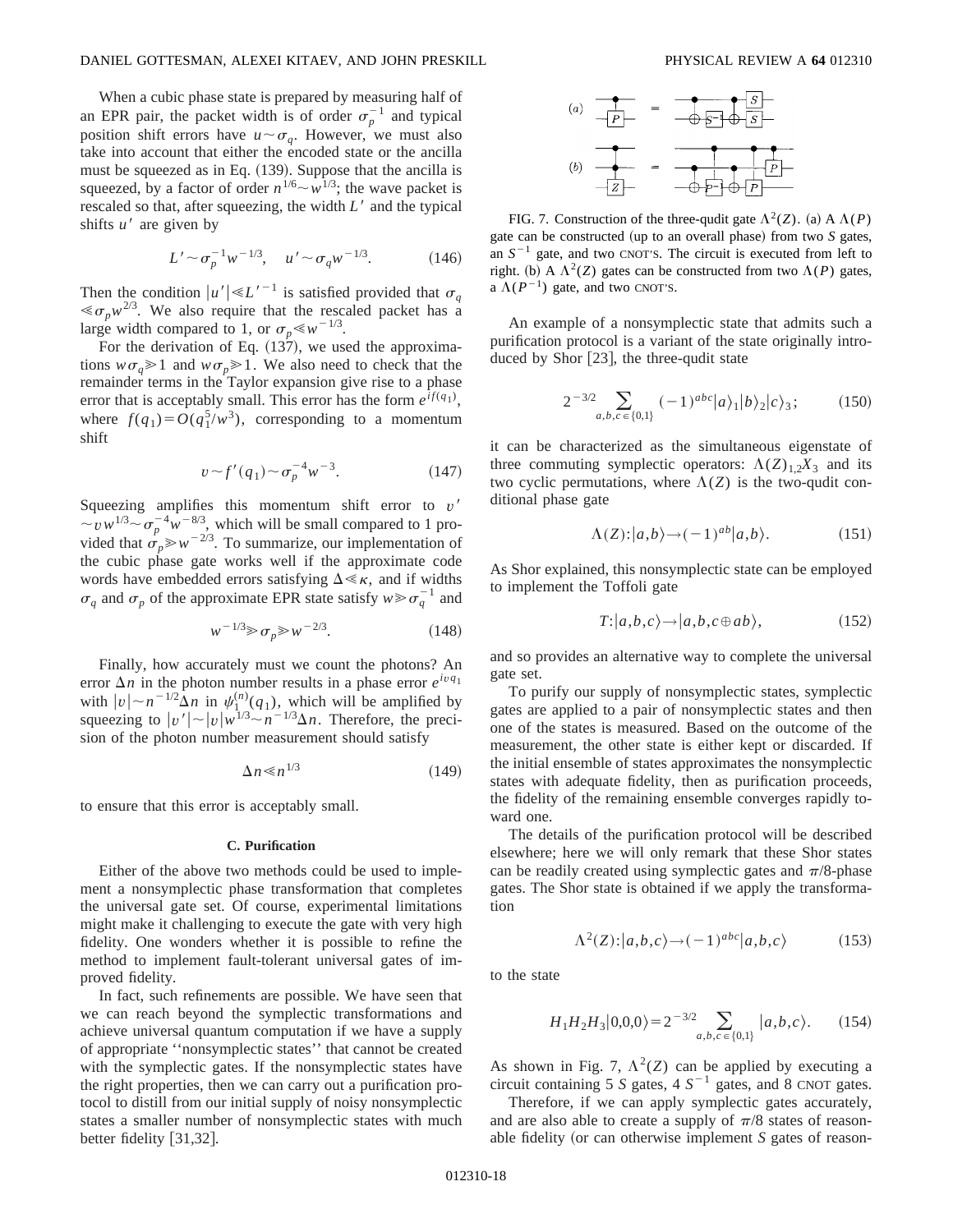able fidelity), then we can use the purification protocol to implement Toffoli gates with very good fidelity.

#### **XII. ENCODING**

Now we have discussed how to execute universal quantum computation fault tolerantly, and how to perform error recovery. But the discussion has all been premised on the assumption that we can prepare encoded states. It is finally time to consider how this can be done. In fact, preparing simultaneous eigenstates of the stabilizer generators  $\exp(2\pi i q/\alpha)$  and  $\exp(-in p\alpha)$  is a challenging task.

For the  $[[N,k]]$  stabilizer codes that have been discussed previously, encoding is not intrinsically difficult in that it can be accomplished with Clifford group gates. Acting by conjugation, Clifford group transformations take tensor products of Pauli matrices to tensor products of Pauli operators. In particular, there is a Clifford group transformation that takes the state  $|0\rangle^{\otimes N}$  (the simultaneous eigenstate with eigenvalue one of all *N* single-qudit *Z*'s) to the encoded  $|\overline{0}\rangle^{\otimes k}$  (the simultaneous eigenstate with eigenvalue one of  $(N-k)$  stabilizer generators and *k* encoded  $\overline{Z}$ 's).

Where our codes are different, in both their finitedimensional and infinite-dimensional incarnations, is that a *single* qudit or oscillator is required to obey *two* independent stabilizer conditions—i.e., to be the simultaneous eigenstate of two independent Pauli operators. Hence there is no Clifford group encoder. In the continuous variable case, the problem can be stated in more familiar language: the symplectic transformations take Gaussian (coherent or squeezed) states to Gaussian states. Hence no symplectic transformation can take (say) the oscillator's ground state to a state in the code subspace.

So encoding requires nonsymplectic operations, and as far as we know it cannot be accomplished by counting photons either—we must resort to a nonlinear coupling between oscillators, such as a  $\chi^{(3)}$  coupling. We will describe one possible encoding scheme: First, we prepare a squeezed state, an eigenstate of the momentum with  $p=0$ . This state is already an eigenstate with eigenvalue one of the stabilizer generator  $e^{inp\alpha}$ , but not an eigenstate of  $e^{2\pi i q/\alpha}$ ; rather its value of *q* is completely indefinite. To obtain an encoded state, we must project out the component with a definite value of *q* modulo  $\alpha$ .

This can be achieved by coupling the oscillator to another oscillator that serves as a meter, via the perturbation of the Hamiltonian

$$
H' = \lambda q(b^{\dagger}b), \tag{155}
$$

where *b* is the annihilation operator of the meter.<sup>1</sup> This perturbation modifies the frequency of the meter,

$$
\Delta \omega_{\text{meter}} = \lambda q; \tag{156}
$$



FIG. 8. Preparation of an encoded state. (a) An eigenstate of  $p$  is prepared, which has an indefinite value of  $q$ . (b) The value of  $q$ modulo  $n\alpha$  is measured, projecting out a state that differs from the encoded  $\overline{Z}$  eigenstate by a shift in *q*.

then if this coupling is turned on for a time  $t=2\pi/\lambda n\alpha$ , the phase of the meter advances by

$$
\Delta \theta_{\text{meter}} = 2 \pi q / n \alpha. \tag{157}
$$

By reading out the phase, we can determine the value of *q* modulo  $n\alpha$ , and apply a shift if necessary to obtain the state with  $q \equiv 0$  (mod  $n\alpha$ ), the known state  $|\overline{0}\rangle$  in the code subspace. (See Fig.  $8.$ )

Of course, in practice the state squeezed in *p* prepared in the first step will be only finitely squeezed, and the measurement of  $q$  modulo  $n \alpha$  will have imperfect resolution. If the squeezed state is Gaussian and the measurement has a Gaussian acceptance, then this procedure will produce an approximate code word of the sort described in Sec. V.

If we are able to prepare ''good enough'' encoded states, we can distill better ones. The distillation protocol is similar to the error recovery procedure, but where the ancilla used for syndrome measurement may be fairly noisy. We might improve the convergence of the distillation procedure by discarding the data oscillator if the measurement of the ancilla oscillator yields a value of *q* or *p* that is too distant from the values allowed by the code stabilizer.

So far, we have described how to prepare encoded states for the ''single-oscillator'' codes described in Sec. IV. To prepare an encoded state for one of the *N*-oscillator codes described in Sec. VI, we proceed in two steps. First we prepare each of *N* oscillators in a single-oscillator encoded state. Then we apply a symplectic transformation to obtain the encoded state of the *N*-oscillator code.

A particular known encoded state of a lattice stabilizer code can itself be regarded as a code with an  $(n=1)$ -dimensional code space. Hence it can be characterized by a *self-dual* symplectic lattice. For example, the  $\bar{X}$  $=1$  state of a qunit encoded in a single oscillator is the simultaneous eigenstate with eigenvalue of one of the operators  $e^{-ip\alpha}$  and  $e^{2\pi i q/\alpha}$ —the state associated with the selfdual lattice whose basis vectors are  $p \alpha / \sqrt{2 \pi}$  and  $q \sqrt{2 \pi / \alpha}$ .

One encoded state can be transformed to another by symplectic gates if there is a symplectic linear transformation that takes the self-dual lattice associated with the first state to

<sup>&</sup>lt;sup>1</sup>There is an extensive literature on the experimental realization and applications of this kind of coupling; see  $[33]$ .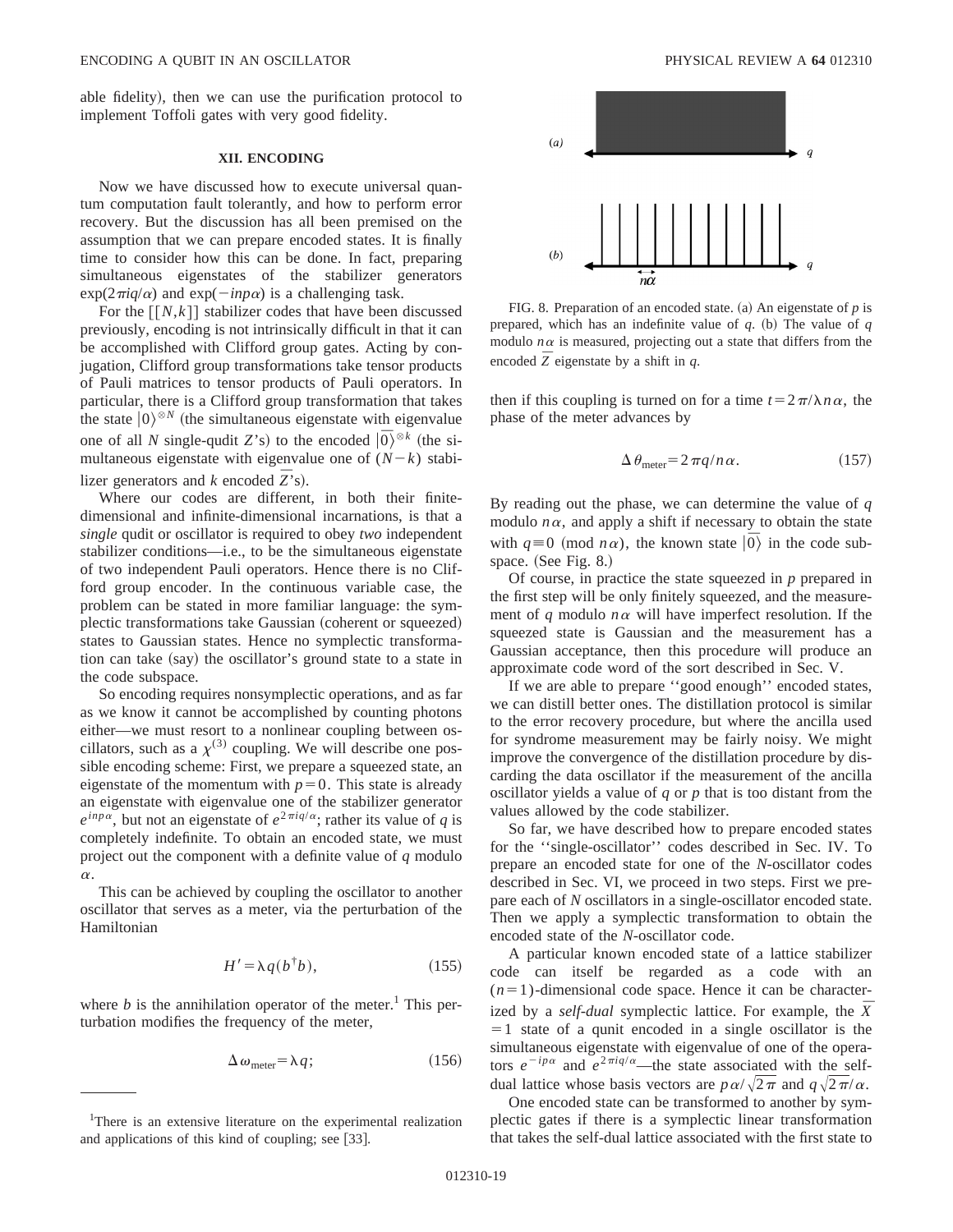the self-dual lattice associated with the second. In fact, such a symplectic transformation exists for any pair of self-dual lattices.

A linear transformation acting on the *p*'s and *q*'s modifies the generator matrix *M* of a lattice according to

$$
M \rightarrow MS; \tag{158}
$$

this transformation is symplectic if

$$
S\omega S^T = \omega,\tag{159}
$$

where

$$
\omega = \begin{pmatrix} 0 & I \\ -I & 0 \end{pmatrix} . \tag{160}
$$

We saw in Sec. VI that we can always choose the generator matrix *M* of a self-dual lattice so that the matrix *A* has the form

$$
A \equiv M \,\omega M^T = \omega;\tag{161}
$$

that is, so that  $M$  is a symplectic matrix. Therefore, the generator matrices  $M_1$  and  $M_2$  of two self-dual lattices can each be chosen to be symplectic; then the linear transformation

$$
S = M_1^{-1} M_2 \tag{162}
$$

that takes one lattice to the other is also symplectic. Thus, while the task of preparing the encoded states of the singleoscillator codes can be accomplished only by introducing a nonlinear coupling between oscillators, proceeding from single-oscillator encoded states to many-oscillator encoded states can be achieved with linear optical operations and squeezing.

# **XIII. PHYSICAL FAULT TOLERANCE?**

In a physical setting, making use of the continuous variable quantum error-correcting codes proposed here (or ''digital'' quantum codes that have been proposed previously) is a daunting challenge. We must continually measure the stabilizer operators (the "error syndrome") to diagnose the errors; to recover we must apply frequent shifts of the canonical variables that are conditioned on the measurement outcomes. Cold ancilla oscillators must be provided that are steadily consumed by the syndrome measurements. The ancillas must be discarded (or refreshed) to rid the system of excess entropy that has been introduced by the accumulated errors.

An alternative to this complex scheme was suggested in Ref. [34]. Perhaps we can engineer a quantum system whose (degenerate) ground state is the code subspace. Then the natural coupling of the system to its environment will allow the system to relax to the code space, removing errors introduced by quantum and thermal noise, or through the imperfect execution of quantum gates. Such a system, if it could be built, would be a highly stable quantum memory.

Continuous variable coding suggests possible approaches to implementing this type of physical fault tolerance. For example, the Hamiltonian

$$
H = 2 - \left[\cos p + \cos(2\pi nq)\right] \tag{163}
$$

has an *n*-fold degenerate (but nonnormalizable) ground state that is just the code space of a continuous variable code. (The operators cos *p* and cos  $2\pi nq$  commute and can be simultaneously diagonalized.) The low-lying states of a real system whose Hamiltonian is a reasonable approximation to *H* would resemble the approximate code words described in Sec. V.

One possible way to realize physical fault tolerance is suggested by the codes for an electron in a Landau level, described in Sec. III. The wave functions in the code space are doubly periodic with a unit cell that encloses *n* flux quanta, where *n* is the code's dimension. If we turn on a tunable periodic potential whose unit cell matches that of the code, then the Landau level is split into *n* energy bands, and the code words are the states with vanishing Bloch momentum. Therefore, an encoded state could be prepared by turning on the potential, waiting for dissipative effects to cause the electrons to relax to the bottom of the lowest band, and then adiabatically turning off the potential. If dissipative effects cause electrons to relax to the bottom of a band on a timescale that is short compared to spontaneous decay from one band to another, then more general encoded states could be prepared by a similar method. Furthermore, turning on the potential from time to time would remove the accumulated Bloch momentum introduced by errors, allowing the electron to relax back to the code space.

### **XIV. CONCLUDING COMMENTS**

We have described codes that protect quantum states encoded in a finite-dimensional subspace of the Hilbert space of a system described by continuous quantum variables. With these codes, continuous variable systems can be used for robust storage and fault-tolerant processing of quantum information.

For example, the coded information could reside in the Hilbert space of a single-particle system described by canonical quantum variables *q* and *p*. In practice, these variables might describe the states of a mode of the electromagnetic field in a high-finesse microcavity, or the state of the center of mass motion of an ion in a trap. Or the continuous Hilbert space could be the state space of a rotor described by an angular variable  $\theta$  and its conjugate angular momentum *L*; in practice, these variables might be the phase and charge of a superconducting quantum dot. Our coding scheme can also be applied to a charged particle in a magnetic field.

Our codes are designed to protect against small errors that occur continually—diffusive drifts in the values of the canonical variables. The codes are less effective in protecting against large errors that occur rarely. In some settings, we may desire protection against both kinds of errors. One way to achieve that would be to *concatenate* our continuousvariable codes with conventional finite-dimensional quantum codes.